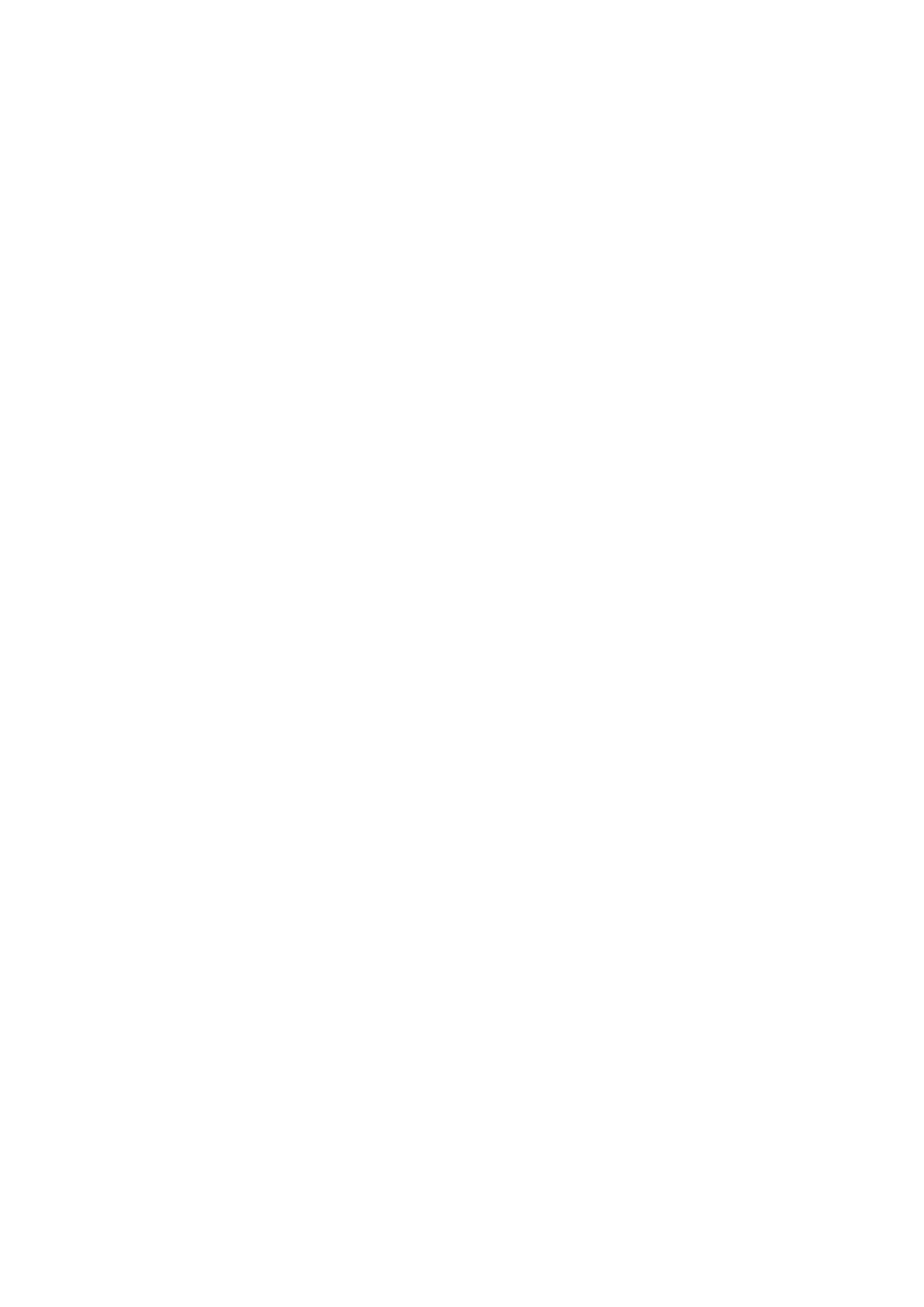## **Abstract**

The environmental conditions of Vietnam support a large collection of seaweeds but only about 10 species are economically relevant. Although local information is scarce and somewhat conflicting, our report gives a review of important Vietnamese seaweed species that have potential use in reduction of livestock methane emissions. Current productivity status of local seaweed species are mostly lacking but discussed species may still be used in various industrial sectors as food, feed, medicine, cosmetics, fuel, textile and biostimulants. Strategies that reduce livestock emissions and seaweeds' toxicology profile are also discussed. The presence of sufficient quantities of bioactive compounds such as halocarbons (e.g., bromoform), phlorotannins, fatty acids, nitrate, sulphate, saponins, alkaloids and sulphated carbohydrates in seaweeds may play critical roles in reduction of enteric emissions via seaweed inclusion in livestock feed. The report ends by highlighting proposed species based on available local information, that should be further tested and validated with *in vitro* and *in vivo* experiments. Our top selected seaweed species include *Asparagopsis taxiformis, Sargassum spp*, *Ulva spp*, *E. dentriculatum*, *K. alvarezzi*, *C. lentillifera* and *Gracilaria spp*.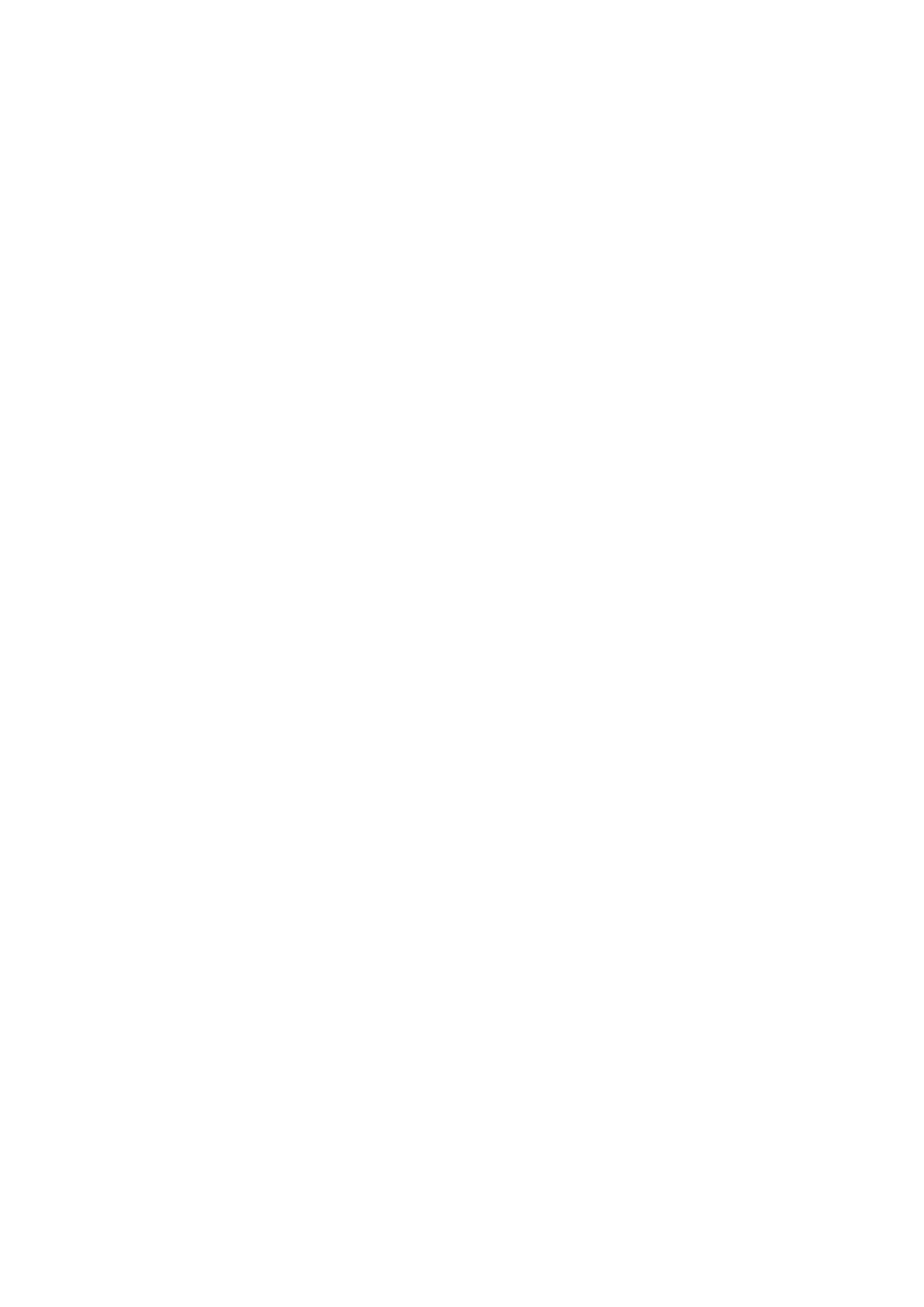# **Table of Contents**

| 1              | <b>General Introduction</b>                                        | 7  |
|----------------|--------------------------------------------------------------------|----|
| $\mathfrak{2}$ | Introduction                                                       | 8  |
| 2.1            | Reducing carbon footprint of livestock with seaweed-inclusive feed | 8  |
| 2.2            | Digestibility and toxicology profile                               | 9  |
| 3              | <b>Local Seaweed species</b>                                       | 10 |
| 3.1            | Asparagopsis                                                       | 10 |
| 3.1.1          | Production levels                                                  | 10 |
| 3.1.2          | Use                                                                | 10 |
| 3.2            | Gracilaria                                                         | 10 |
| 3.2.1          | Production levels                                                  | 10 |
| 3.2.2          | Use                                                                | 10 |
| 3.3            | Kappaphycus                                                        | 11 |
| 3.3.1          | Production levels                                                  | 11 |
| 3.3.2          | Use                                                                | 11 |
| 3.4            | Eucheuma                                                           | 12 |
| 3.4.1          | Production levels                                                  | 12 |
| 3.4.2          | Use                                                                | 12 |
| 3.5            | Caulerpa                                                           | 12 |
| 3.5.1          | Production levels                                                  | 12 |
| 3.5.2          | Use                                                                | 12 |
| 3.6            | Ulva                                                               | 12 |
| 3.6.1          | Production levels                                                  | 12 |
| 3.6.2          | Use                                                                | 12 |
| 3.7            | Hydropuntia                                                        | 13 |
| 3.7.1          | Production levels                                                  | 13 |
| 3.7.2          | Use                                                                | 13 |
| 3.8            | Sargassum                                                          | 13 |
| 3.8.1          | Production levels                                                  | 13 |
| 3.8.2          | Use                                                                | 13 |
| 3.9            | Laurencia                                                          | 14 |
| 3.9.1          | Production levels                                                  | 14 |
| 3.9.2          | Use                                                                | 14 |
| 4              | <b>Ranking of Seaweed Species</b>                                  | 15 |
| 4.1            | Methodology                                                        | 15 |
| 4.1.1          | Species determination                                              | 15 |
| 4.1.2          | Criteria for ranking                                               | 15 |
| 4.2            | Results: Overview of Potential Candidates                          | 16 |
| 5              | References                                                         | 18 |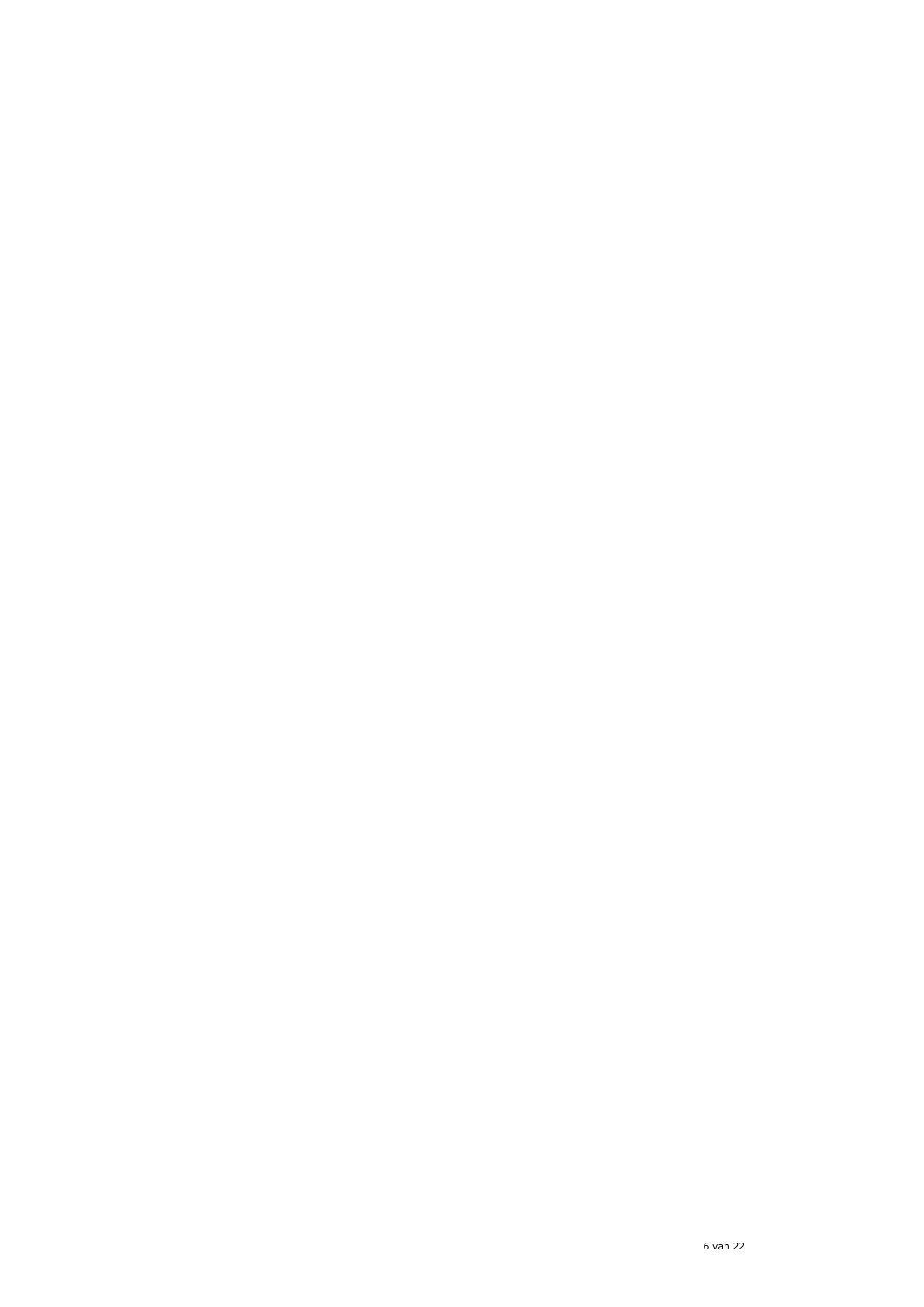## <span id="page-6-0"></span>**1 General Introduction**

The current environmental conditions (i.e., temperature, ocean current, rainfall, nutrient availability and salinity) of coastal regions in Vietnam are optimal for growing seaweeds, also known as macroalgae (Hong et al. 2007; Titlyanov et al. 2012). Latest literature puts the total number of macroalgae identified in Vietnam at 739 species (Van Nguyen et al. 2013; Phang et al. 2016). The most economically important seaweed species are *Sargassum*, *Gracilaria*, *Kappaphycus* and *Eucheuma*. Other Vietnamese seaweeds that are equally important because of their nutritional value and application are *Ulva*, *Caulerpa*, *Laurencia* and *Hydropuntia* (Hong et al. 2007). These species are directly consumed as food/ feed, provide raw materials for various industries (e.g., for production of medicines, cosmetics, textile, bioethanol) and may be used as crop biostimulants (Hong et al. 2007; Van Nguyen 2015).

The nutritional and biochemical composition of seaweeds vary widely depending on environmental conditions, life cycle and harvesting time. Seaweeds are rich sources of carbohydrates, fibres, macro- and micro- nutrients (Hong et al. 2007) but generally low in lipids, amino acids and proteins. Seaweeds have relatively high ash content: up to 30% of its total dry weight, compared to most arable crops that have between 5 to 15% (Sánchez-Machado et al. 2004). They contain chlorophylls and carotenoids, pigments that are responsible for their vibrant colours. Chlorophylls a, c, fucoxanthin, β-carotene and xanthophylls are found in brown seaweeds, green seaweeds contain chlorophylls a, b, β-carotene and xanthophylls, and chlorophylls a, d, β-carotene, phycoerythrin and phycocyanin exist in red seaweeds (Aryee et al. 2018). In terms of starch-like carbohydrates used for energy storage: brown seaweeds contain laminarin, alginate and fucose-sulphated-polysaccharides (e.g., fucoidan), green seaweeds contain ulvans while red seaweeds contain carrageenans, agarans, DL-galactan hybrids and sulphated mannans (Makkar et al. 2016). Seaweeds or their extracts, have potential as a new component for animal feed when used as an additive or supplement but have a lower perspective when used as a nutritional feed ingredient (Øverland et al. 2019; Bikker et al. 2020).

This report gives an overview of local economically relevant seaweed species present in Vietnam that have potential use in reducing methane emissions by inclusion in livestock feed. The strategies by which livestock emissions can be reduced that may be utilised by seaweeds inclusion in feed, and the toxicology profile of seaweeds are discussed in section 2. Section 3 outlines the economically relevant Vietnamese seaweeds indicating information on current productivity status and their potential use. It should be noted that literature on current production levels of local seaweeds is scarce and sometimes conflicting, thus contributing to the knowledge gaps amongst the different species in the report. The last section summarises species proposed for inclusion in livestock feed highlighting our top 10 seaweed species that may be tested for their potential in mitigating methane emissions, first with *in vitro* experiments and validated with *in vivo* experiments in livestock.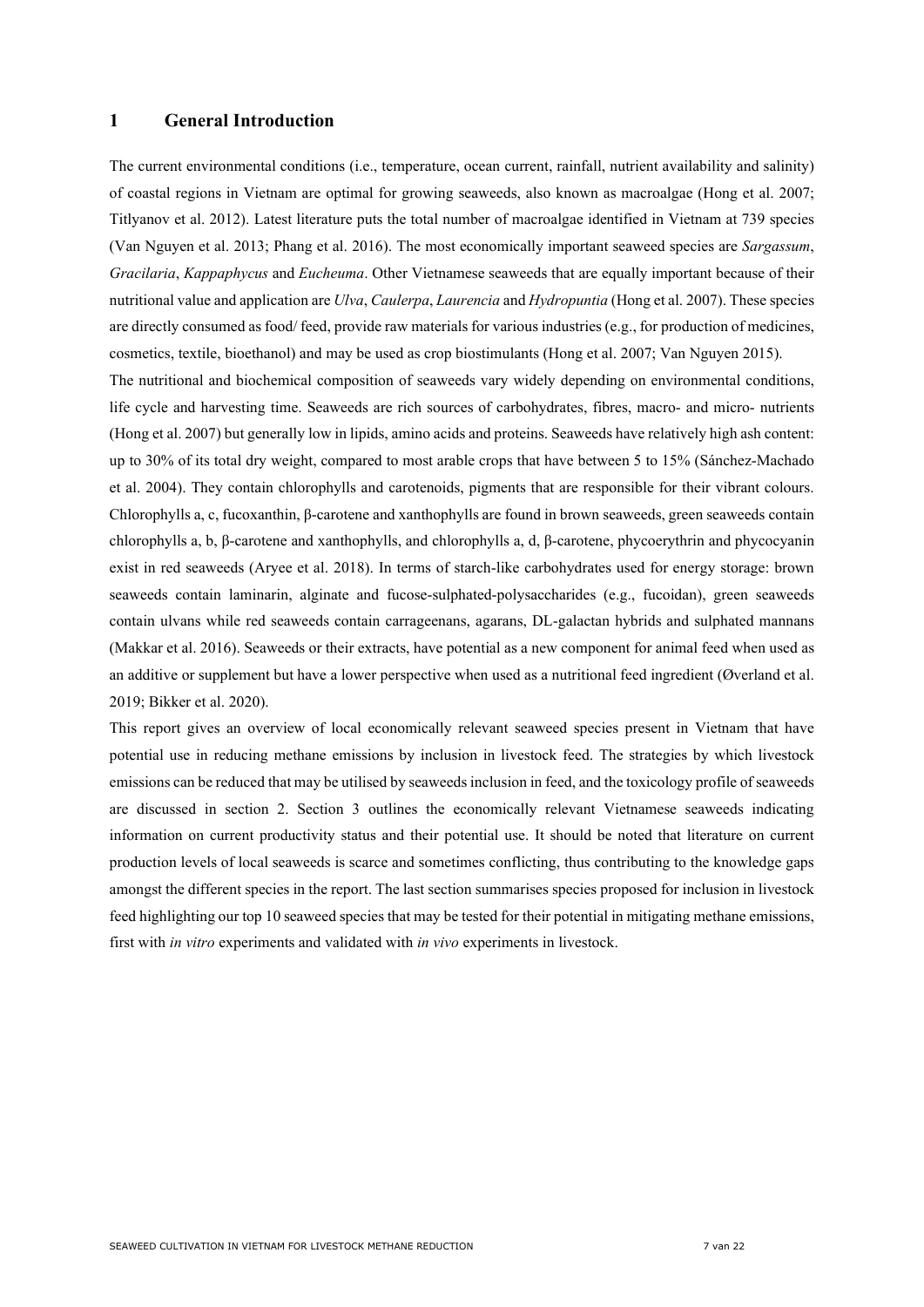# <span id="page-7-0"></span>**2 Introduction**

#### <span id="page-7-1"></span>**2.1 Reducing carbon footprint of livestock with seaweed-inclusive feed**

Livestock produces  $\sim$  7.1 gigatons (GT) of carbon dioxide equivalents (CO<sub>2</sub>-eq) greenhouse gasses (GHG) worldwide per year, with methane (CH4) attributing to 44% (3.1 GT) of the total GHG emissions produced by livestock (Gerber et al. 2013). Beef and dairy cattle alone contribute  $\sim$  2.5 and 2.1 GT CO<sub>2</sub>-eq per year respectively, and are the two largest producers of GHG worldwide in the livestock sector (Gerber et al. 2013). Methane is mainly formed in the rumen of cattle (approximately 80%), and excreted via exhalation or belching which is also known as enteric methane emissions. The rumen inhabits a rich ruminal microbiota consisting of symbiotic relationships between archaea, bacteria, fungi and protozoa, that are involved in fermentation of ingested feed. During this fermentation process, different (intermediary) compounds are produced that facilitate the symbiotic relationships, thus enabling microbial growth. Primary fermenters hydrolyse starch, cell wall carbohydrates and proteins into simple sugars and amino acids. Both primary and secondary fermenters convert the resulting simple sugars and amino acids into volatile fatty acids (VFA), ammonia (NH<sub>3</sub>),  $CO<sub>2</sub>$  and hydrogen (H<sub>2</sub>) (McAllister et al. 1996). Several types of methanogens can convert  $CO<sub>2</sub>$  and  $H<sub>2</sub>$  into CH<sub>4</sub> (McAllister et al. 1996). The produced VFA, mainly acetate, butyrate and propionate, are mostly absorbed by the rumen wall and are an important energy source for the ruminant (Boadi et al. 2004).

In general, several strategies can be identified to reduce CH<sub>4</sub> production by dairy cattle namely: 1) changing VFA profiles to reduce acetate and butyrate and increase propionate production (e.g., dietary change from fibre rich to starch rich), 2) offering alternative H<sub>2</sub> sinks (e.g., nitrate and sulphate), 3) the use of anti-microbial properties (e.g., tannins), 4) inhibition of specific enzymes (e.g., halogenated metabolites), and 5) addition of dietary lipids (Dijkstra et al. 2011; Hristov et al. 2013; Patra et al. 2017; van Lingen et al. 2018; Abbott et al. 2020). The use of seaweeds to reduce enteric methane production mainly focus on strategies 2, 3 and 4 due to their biochemical composition. Seaweeds generally have low fat content, high levels of fibres (i.e., cell wall carbohydrates) and minimal amounts of starch. Starch is absent in brown and red seaweeds but present in some green seaweed species. The storage molecule of brown and red seaweeds is laminarin and floridean starch respectively. Sulphated carbohydrates like carrageenans, agar, fucose-sulphated-polysaccharides (FSP, e.g., fucoidan) and ulvans may potentially act as alternative  $H_2$  sinks, however this effect has not yet been studied in detail. In addition, brown seaweeds can be rich in polyphenols, specifically phlorotannins that make up 2-8% of total polyphenols on dry weight (dry product) basis (Jiménez-Escrig et al. 2001; Zubia et al. 2009; Cofrades et al. 2010; Heffernan et al. 2014; Moreira et al. 2017). Phlorotannins from *Laminaria digitata* can decrease methane production in an *in vitro* gas production setting without negatively affecting total gas production at inclusion levels < 40 g/ kg (Vissers et al. 2018). Importantly, the use of *Asparagopsis spp.* in the diet of cattle can reduce enteric methane production up to 80-90% (Kinley et al. 2020; Roque et al. 2021), sparking huge global interest for scientists, companies and governments. Bromoform  $(CHBr<sub>3</sub>)$  was identified as the most likely bioactive compound responsible for methane reduction and it is present in sufficient quantities in *Asparagopsis taxiformis* (Machado et al. 2016). However other halogenated metabolites (e.g., dibromochloromethane) that have similar effects have also been identified (Machado et al. 2016). Other seaweeds such as *Ulva spp*, *Macrocystis pyrifera* and *Pterocladia capillacea* produce CHBr3 but not up to (high) quantities as *Asparagopsis taxiformis* (Carpenter and Liss 2000; Abbott et al. 2020).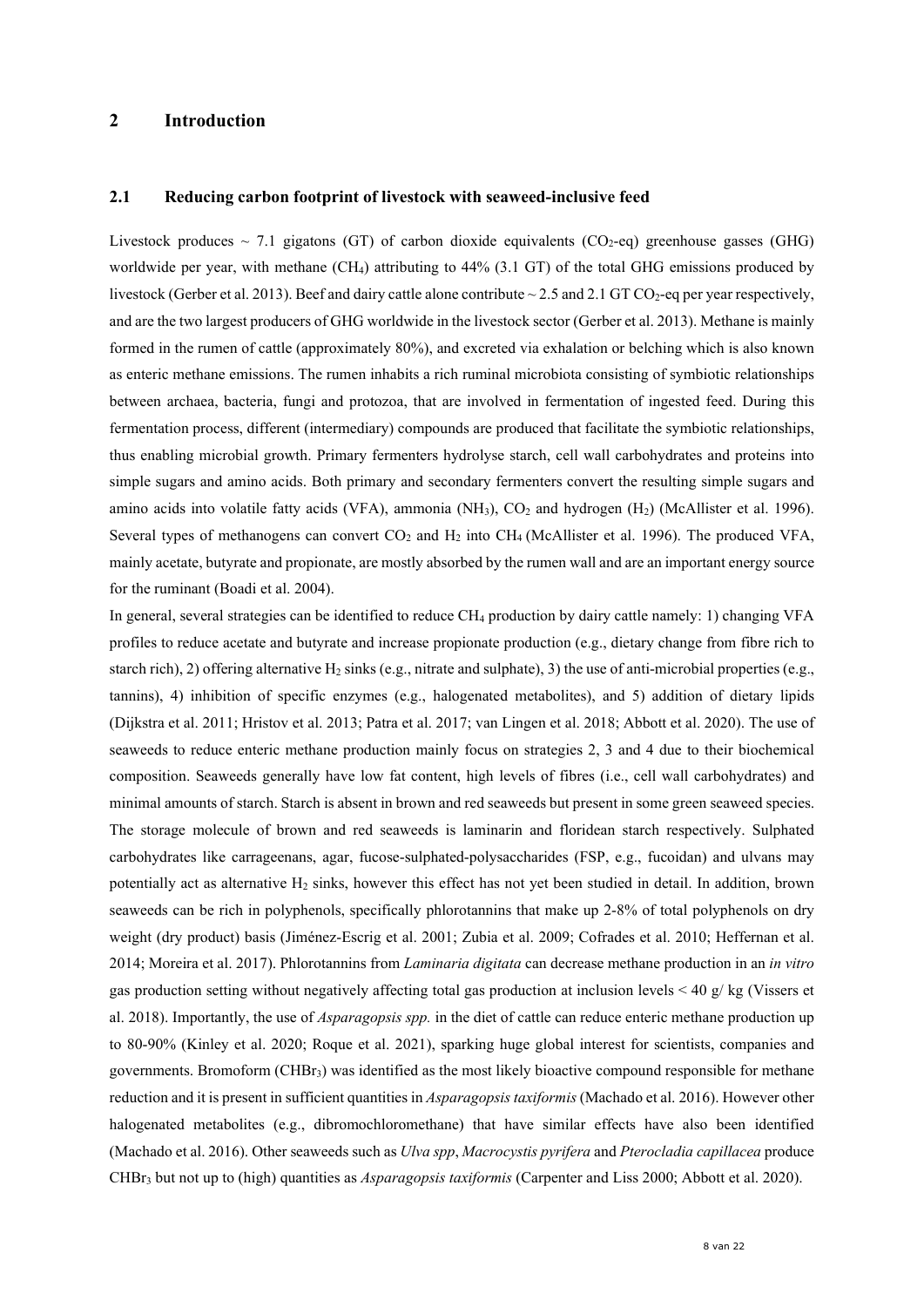## <span id="page-8-0"></span>**2.2 Digestibility and toxicology profile**

Seaweeds can be rich sources of minerals and vitamins and thus provide nutritional and nutraceutical (i.e., medicinal) benefits when consumed (Morais et al. 2020). For example, the seaweed *Sargassum* is rich in potassium, albumin and iodine representing 12.82, 7.95 and 0.03% of total dry weight respectively (Hong et al. 2007). Another genus *Caulerpa* is a rich source of calcium and magnesium (up to 5.9% and 4.1% of dry weight respectively), such that consumption of less than 15 g of fresh *Caulerpa* meet requirements of recommended daily intake (de Gaillande et al. 2017). Manganese and iron are also present in high quantities in *Caulerpa*, although with high variability depending on the species (de Gaillande et al. 2017). Most seaweed species easily absorb and store minerals including heavy metals such as lead, mercury and cadmium, that are toxic even when consumed in trace quantities. The trade-off between the amount of seaweed needed to provide sufficient nutrition and the accumulation of heavy metals in the seaweed may limit its recommendation as food and feed (Morais et al. 2020). For example, although the presence of copper and selenium in *Caulerpa* are useful resources to meet demands of nutrient deficiency when consumed, it can easily cause metal toxicity when the seaweed is consumed in high quantities i.e., at amounts recommended for macro- or other micronutrients supplementation (de Gaillande et al. 2017).

In both review papers of Øverland et al. (2019) and Bikker et al. (2020) several (positive) effects on e.g., health and production of different seaweed species are described for livestock production, however the application is limited by the lower digestibility and high ash content of the seaweeds. In recent years, application of seaweed to reduce enteric methane produced by ruminants has gained traction. Although addition of a higher concentration (10% of substrate organic matter) of *Asparagopsis* positively reduced methane emissions, at this concentration feed digestibility was significantly impaired (Kinley et al. 2016). Similar observations have been reported with *in vivo* experiments. *Asparagopsis* can reduce enteric methane production up to 80% in the diet of ruminants with inclusion at levels as low as 0.5 to 3% of the organic matter, but also cause reductions in feed intake and potential damage to the ruminal wall (Li et al. 2018; Roque et al. 2019; Muizelaar et al. 2021; Stefenoni et al. 2021). Therefore, *Asparagopsis* should be included at lower quantities ( $\geq 0.5\%$  of organic matter) where they are easily digestible and still have methane inhibiting properties. Bromoform (CHBr<sub>3</sub>) is the most abundant natural compound present in *Asparagopsis* (Machado et al. 2016), raising safety concerns. A recent study on the safety and transfer of CHBr3 from *Asparagopsis* indicates deposition in the milk and urine of dairy cattle, at levels potentially higher than allowed safety standards for CHBr3 (and other trihalomethanes) in drinking water (Muizelaar et al. 2021). Therefore, indicating a need to further analyse the long-term effect of bromoform on the animals' well-being, as well as on the effect of continuous consumption of such milk.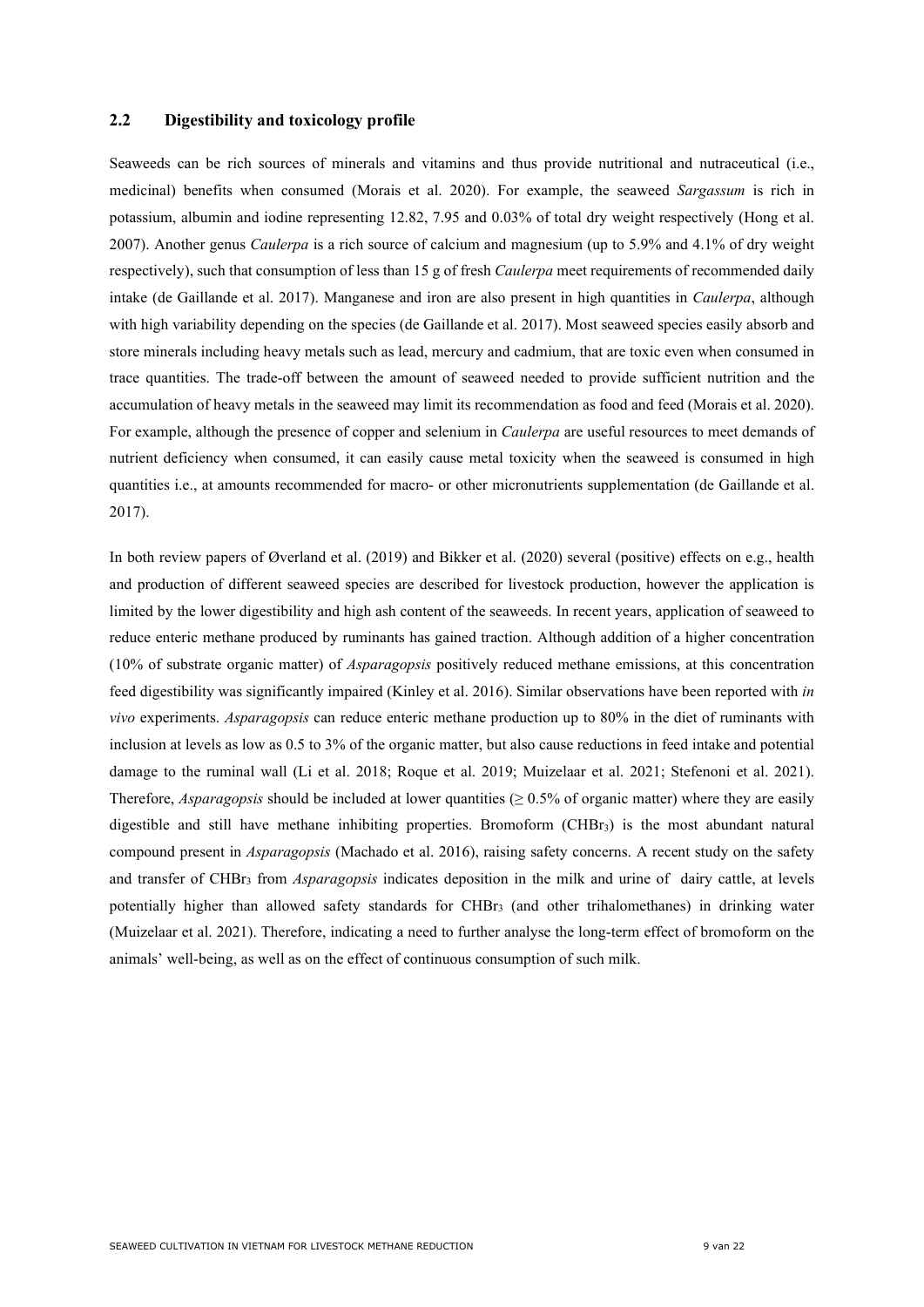## <span id="page-9-0"></span>**3 Local Seaweed species**

A general overview of economically important seaweed species local to Vietnam and the methane-reducing *A. taxiformis* is discussed below. Current productivity data on local macroalgae is not up to date and somewhat conflicting.

### <span id="page-9-1"></span>**3.1** *Asparagopsis*

*Asparagopsis* is a genus of red seaweed and *A. taxiformis* which is native to Vietnam, is an important seaweed specie for enteric methane reduction (Morais et al. 2020). Although important, ocean-based cultivation techniques for the specie is still under development. Experimental activities for large-scale cultivation of *A. taxiformis* is currently carried out by our project partners Greener Grazing and SeaTech Energy.

#### <span id="page-9-2"></span>**3.1.1 Production levels**

Productivity status of this specie is in Vietnam is presently unknown. Difficulties associated with large-scale cultivation of *A. taxiformis* also contributes here.

#### <span id="page-9-3"></span>**3.1.2 Use**

The inclusion of *A. taxiformis* in cattle and sheep feed at organic matter rate of 5% and 3% respectively reduced enteric methane emissions by 95% and 80% respectively, but raised some concerns on the livestock well-being (Li et al. 2018; Roque et al. 2019). Addition of *A. taxiformis* at lower levels of 0.2% was more effective: inhibiting methane emissions by 98% without any negative effects observed in the cattle (Kinley et al. 2020). Other uses of *Asparagopsis* is for food seasoning and as a bioactive compound for skin care products and cosmetics.

## <span id="page-9-4"></span>**3.2** *Gracilaria*

The genus *Gracilaria* are a group of red algae. About 19 species of *Gracilaria* have been reported in Vietnam and they are distributed along the entire coast. They grow in intertidal zones attached to stony substrates or unattached in brackish water lagoons or ponds (Titlyanov et al. 2012).

#### <span id="page-9-5"></span>**3.2.1 Production levels**

In 2004, the total cultivation area used for production of *Gracilaria spp* was 9 800 ha resulting in 40 000 to 50 000 wet tons annually. They are typically harvested between January to September or between October to April, depending on the region (Van Nguyen 2015). A 1.5-decade old report indicates that only *G. asiatica*, *G. heteroclada* and *G. tenuistipitata* (now annotated as *Agarophyton tenuistipitatum*) were cultivated in Vietnam (Hong et al. 2007). Both *G. tenuistipitata* and *G. asiatica* have an average annual productivity of 1.5 to 4 dry tons/ ha while *G. heteroclada* is widely cultivated yielding up to 200 dry tons/ ha annually (Van Nguyen 2015).

#### <span id="page-9-6"></span>**3.2.2 Use**

Species of *Gracilaria* are consumed as food or used as a source of agar: containing between 32% to 79% of agarose and having agar strength up to 1121 g/ cm<sup>2</sup> (Titlyanov et al. 2012; Buschmann et al. 2017). They may be used as fish supplements providing both nutritional and nutraceutical benefits for the fish (Morais et al. 2020). Integrated shrimp-tilapia-*Gracilaria* farming was recently adopted in Hoang Phong, Thanh Hoa province as an intervention for climate change and to promote smart aquaculture management practises (Tran et al. 2020). Adoption of the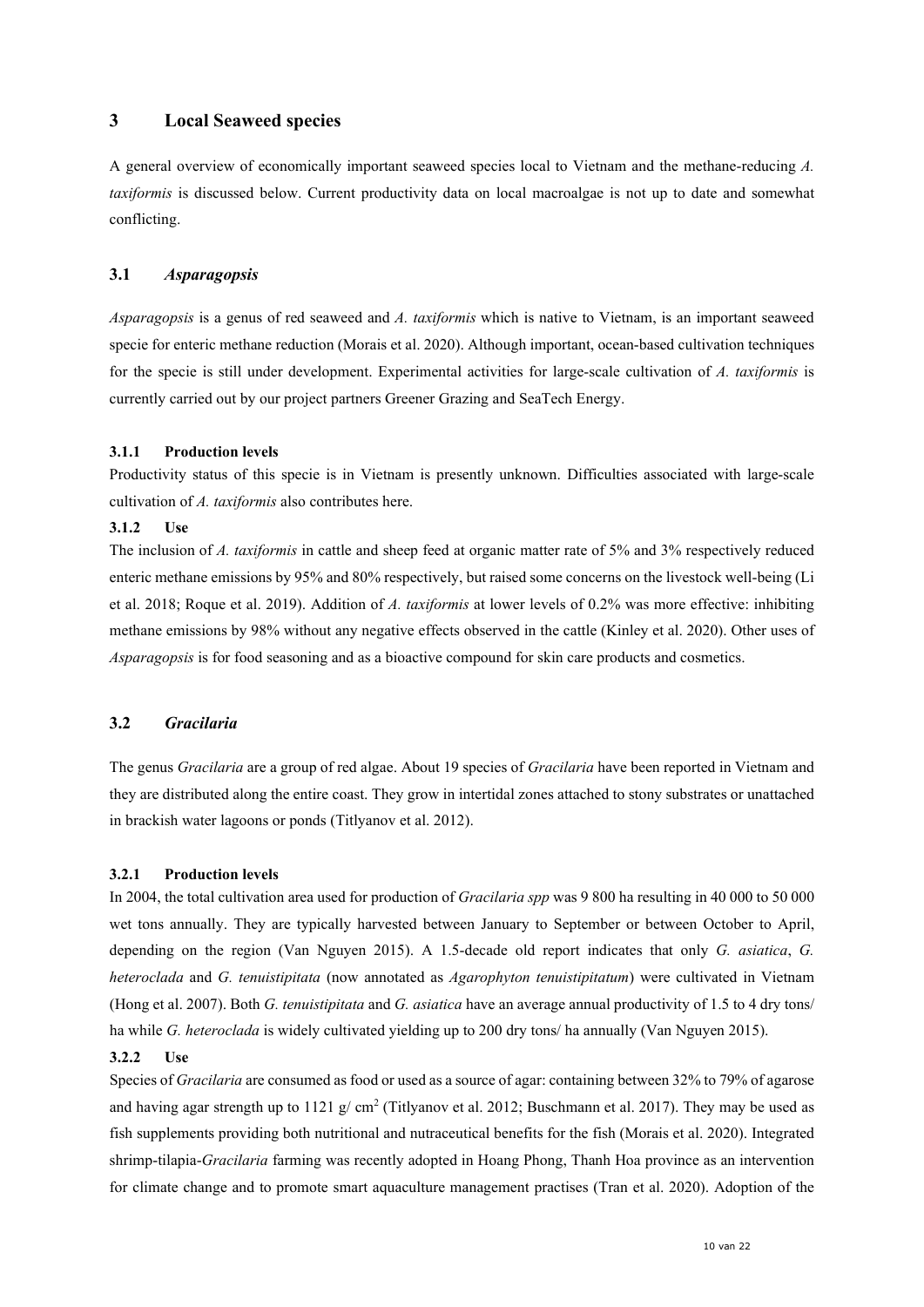mixed aquaculture system may be beneficial for farmers, increasing overhead farm profit by 73.6% compared to current aquaculture strategies (Tran et al. 2020). *Gracilaria* is one of the genera of seaweeds (the others are *Sargassum* and *Kappaphycus*) currently exported (mainly to) China (Titlyanov et al. 2012) thus, further commercialisation should be boosted. It also has promising use as a biostimulant. Addition of 5% *Gracilaria edulis* sap increased maize yield by  $\sim 30\%$  in optimal fertilizer conditions (Singh et al. 2015). Furthermore, the addition of 7.5% of the seaweed sap was able to reduce fertilizer application by 50% while still keeping maize productivity levels at an optimum (Singh et al. 2015).

#### <span id="page-10-0"></span>**3.3** *Kappaphycus*

*Kappaphycus* are species of red seaweed.

#### <span id="page-10-1"></span>**3.3.1 Production levels**

Four species of *Kappaphycus* (*K. cottonii*, *K. inermis*, *K. alvarezzi* and *K. striatus*) are found in Vietnam. *Kappaphycus alvarezzi* and *K. striatus* originating from the Philippines, are cultivated experimentally in Vietnam (Van Nguyen, 2015). Annual production of *K. cottonii* is around 40 wet tons annually and the yearly combined production of *K. cottonii* and *K. striatus* is up to 3 000 dry tons (Hong et al. 2007; Van Nguyen 2015). Even though results from cultivation of *K. alvarezzi* was promising i.e., similar productivity levels to those achieved in the Philippines, it is still not adopted by the local communities (Hong et al. 2007; Van Nguyen 2015). Therefore, highlighting a need for the Vietnamese government to implement strategies that stimulate mainstream adoption of seaweed farming.

#### <span id="page-10-2"></span>**3.3.2 Use**

In Vietnam, *Kappaphycus* species are commonly used for food and as a source of carrageenan. Carrageenans serve as thickening agents for food and for clarification of wine or beer. In the pharmaceutical industry, carrageenans are used as stabilisers, binders, emulsifiers and for creating dental moulds. They also serve as raw materials for production of cosmetics and for textile printing (FAO 2018; Pereira 2018). *K. alvarezzi* is also cultivated as a source of agar in Vietnam (Charoensiddhi et al. 2020). Cultivation of *K. striatus* may be preferred to *K. alvarezzi* because the former specie is more resilient to the seaweed disease 'ice-ice', even though it has a lower growth rate than *K. alvarezzi* (Hung et al. 2019). In addition, both *K. alvarezzi* and *K. striatus* are sources of lectin that may be used for the purification of glycoproteins, and for blood typing and protein-carbohydrate affinity studies in clinical settings (Le et al. 2009; Hung et al. 2019).

Cultivation of *K. alvarezzi* may aid maintenance of ecological balance and for bioremediation of coastal areas by significantly reducing nutrient deposits of ammonia, nitrite, nitrate, phosphate and phosphorus (Hayashi et al. 2017). *Kappaphycus*-based biostimulants that boost arable crop yield provides a new platform for alternative use. Application of *K. alvarezzi*-derived biostimulants significantly increased yields of maize and soybean (Rathore et al. 2009; Singh et al. 2015).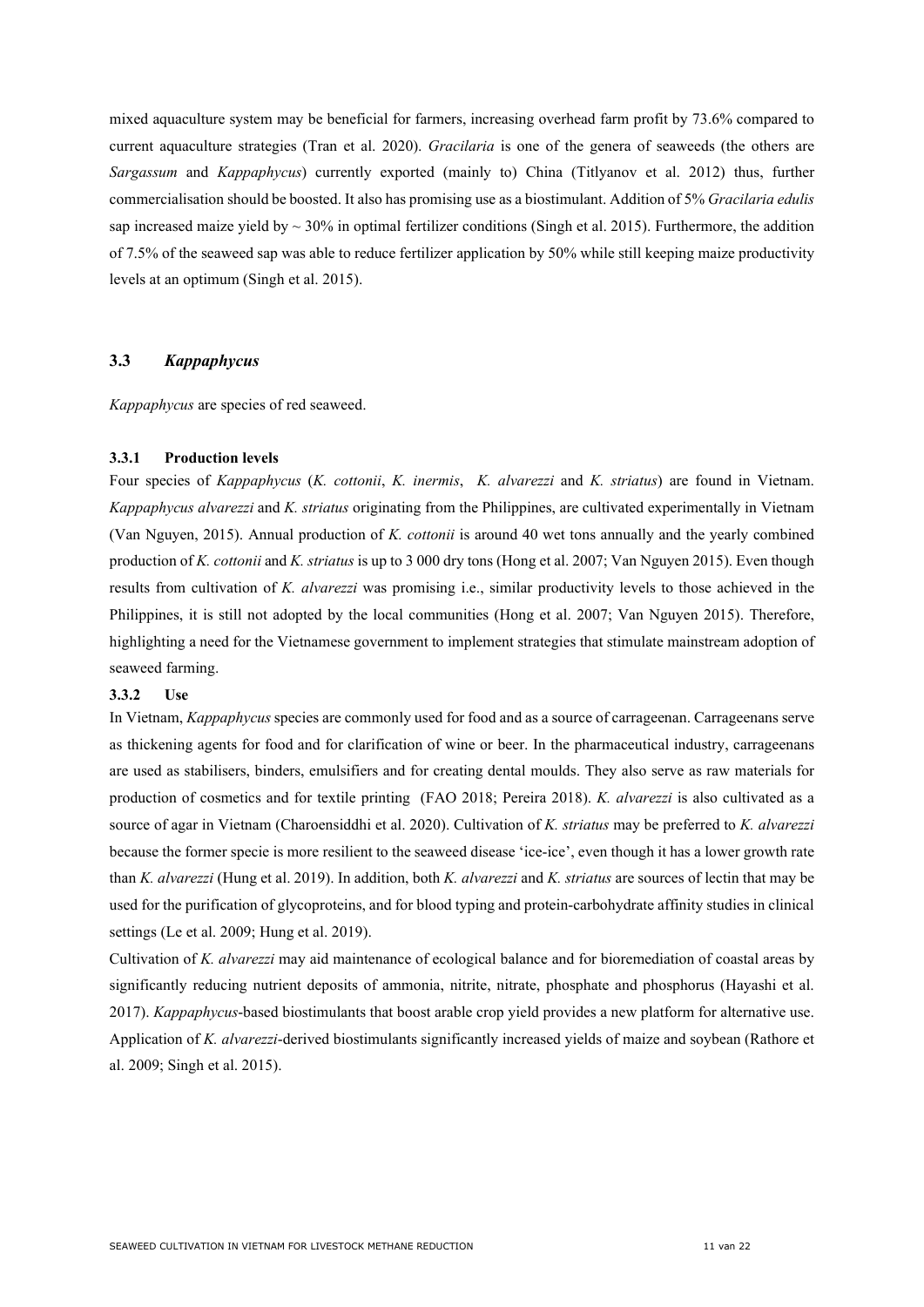## <span id="page-11-0"></span>**3.4** *Eucheuma*

*Eucheuma* are a group of red macroalgae that is sometimes extended to the genus Kappaphycus e.g., the previously identified *Eucheuma cottonii* was found to be *Kappaphycus alvarezzi*. Both *E. arnoldii* and *E. denticulatum,*  species native to Vietnam are red seaweeds like *Kappaphycus*. Limited Vietnam-based information on the genus is available, hence further research is needed.

## <span id="page-11-1"></span>**3.4.1 Production levels**

Information on production status of *Eucheuma* in Vietnam is unavailable in current literature.

## <span id="page-11-2"></span>**3.4.2 Use**

In Vietnam, *Eucheuma* is currently only consumed as food but has potential as a source of carrageenan for industrial use (Titlyanov et al. 2012).

## <span id="page-11-3"></span>**3.5** *Caulerpa*

*Caulerpa* is a genus of green macroalgae.

#### <span id="page-11-4"></span>**3.5.1 Production levels**

Although *C. lentillifera* was introduced to Vietnam about a decade ago, it is still not commercialised (Van Nguyen 2015). The specie is mainly cultivated in experimental farms using the 'off-bottom trays' technique developed by the Nha Trang Oceanography Institute and Tri Tin Company Limited. This method of cultivation leads to harvest of *C. lentillifera* after 2 weeks (de Gaillande et al. 2017).

### <span id="page-11-5"></span>**3.5.2 Use**

*Caulerpa* is mainly consumed as food (Van Nguyen 2015; de Gaillande et al. 2017).

## <span id="page-11-6"></span>**3.6** *Ulva*

*Ulva* is a green macroalgae occurring naturally in Vietnam.

#### <span id="page-11-7"></span>**3.6.1 Production levels**

*Ulva* cultivation is still in its trial phase in Vietnam.

#### <span id="page-11-8"></span>**3.6.2 Use**

In Vietnam, species of *Ulva* are consumed as food or used in traditional medicine. *Ulva* is filled with minerals, vitamins, soluble dietary fibres, insoluble dietary fibres (glucans) and relatively rich in proteins, and may be used as an animal feed (Morais et al. 2020). Studies on the inclusion of low quantities (1 or 2 % of total feed) of *Ulva lactuca* in rabbit feed indicated improvement in growth and reproductive performance of the animals without any side effects. The addition of *Ulva* species at higher quantities ( $\geq 10\%$ ) showed no significant changes in rabbit growth or productivity and had negative impact on faecal matter, therefore a maximum inclusion rate of 5% of the seaweed was recommended (reviewed in Makkar et al., 2016).

*Ulva* has been recently identified as a potential candidate to produce bioethanol due to its high carbohydrate content (Trung et al. 2019). The presence of ulvan (a sulphated carbohydrate) in these species make it a useful raw material for the pharmaceutical industry. Ulvans contain xylose, glucose, rhamnose, sulphate and uranic acid, and have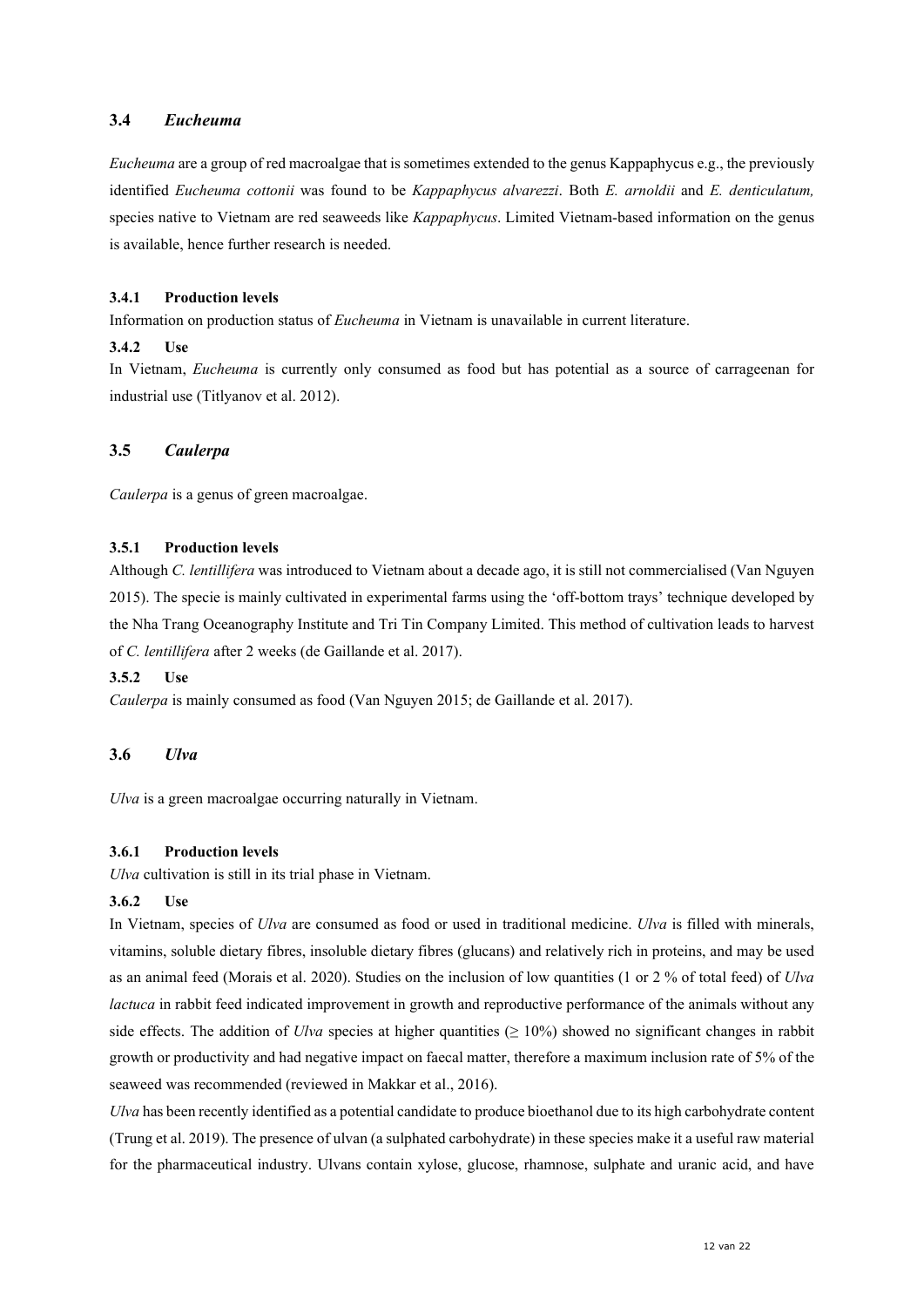anti-inflammatory, anticoagulant, antiviral, anticancer and antihyperlipidemic effects when administered in high dosages (Hong et al. 2011; Pereira 2018).

## <span id="page-12-0"></span>**3.7** *Hydropuntia*

*Hydropuntia* is a red macroalgae.

## <span id="page-12-1"></span>**3.7.1 Production levels**

*Hydropuntia. edulis* and *H. eucheumatoides* are the common species of *Hydropuntia* present in Vietnam. The algae are typically harvested between March to September (Titlyanov et al. 2012). Current productivity levels of local *Hydropuntia* remains unknown.

#### <span id="page-12-2"></span>**3.7.2 Use**

In Vietnam, *Hydropuntia* is consumed as food, either cooked directly or used to produce agar (as a food additive).

#### <span id="page-12-3"></span>**3.8** *Sargassum*

The genus *Sargassum* is a type of brown seaweed.

#### <span id="page-12-4"></span>**3.8.1 Production levels**

Although at least 60 species of Sargassum exist in Vietnam, only about 10 species commonly occur. These species are: *S. carpophyllum*, *S. aquifolium*, *S. duplicatum*, *S. glaucescens*, *S. graminifolium*, *S. henslowianum*, *S. mcclurei*, *S. oligocystum*, *S. polycystum*, and *S. vachellianum* (Titlyanov et al. 2012). The cultivation period of these species occur between November to June and harvest is performed between March to June (Titlyanov et al. 2012). Annual production levels of *Sargassum* in the 1900s was estimated at 20 000 wet tons but only about 2.5% of the macroalgae was harvested. Current demand for *Sargassum* due to exportation to China has resulted in entire biomass removal causing sharp decline in the overall productivity of local Sargassum beds (Titlyanov et al. 2012). **3.8.2 Use**

<span id="page-12-5"></span>In Vietnam, some species of the *Sargassum* are directly consumed as food (a source of potassium and protein) while others are used in traditional medicine (Hong et al. 2007; Titlyanov et al. 2012). They also serve as organic fertilizers for crop cultivation in Vietnam (Titlyanov et al. 2012). The presence of phycocolloids alginate and fucoidan in these seaweeds, provide starting material for food, pharmaceutical, cosmetics and textile industries. (FAO 2018; Hong et al. 2018). Experiments with rats, indicated that methanolic extracts from *S. swartzii* exhibited acute and chronic anti-inflammatory effects similar to those observed when reference drugs indomethacin and prednisolon were administered (Hong et al. 2011). The positive effect although observed only under administrations of higher seaweed concentrations (i.e., 175 and 350 mg/ kg of seaweed compared to 25 mg/ kg of indomethacin and 5 mg/ kg of prednisolon respectively) did not cause (short-term) toxicity (Hong et al. 2011). Thus, indicating its potential as alternative anti-inflammatory medicine.

Addition of *Sargassum dentifolium* (inclusion at 3 or 6% of total chicken feed) was beneficial to layers, improving egg quality (Al-Harthi and El-Deek 2012; Makkar et al. 2016). Cultivation of *Sargassum* beds may mitigate CO<sub>2</sub> emissions by serving as short-term blue carbon sinks that significantly contribute to long-term carbon sequestration (McLeod et al. 2011; Sondak et al. 2017). Production of biochar from *Sargassum* may also facilitate long-term carbon sequestration (Farrelly et al. 2013; Sondak et al. 2017).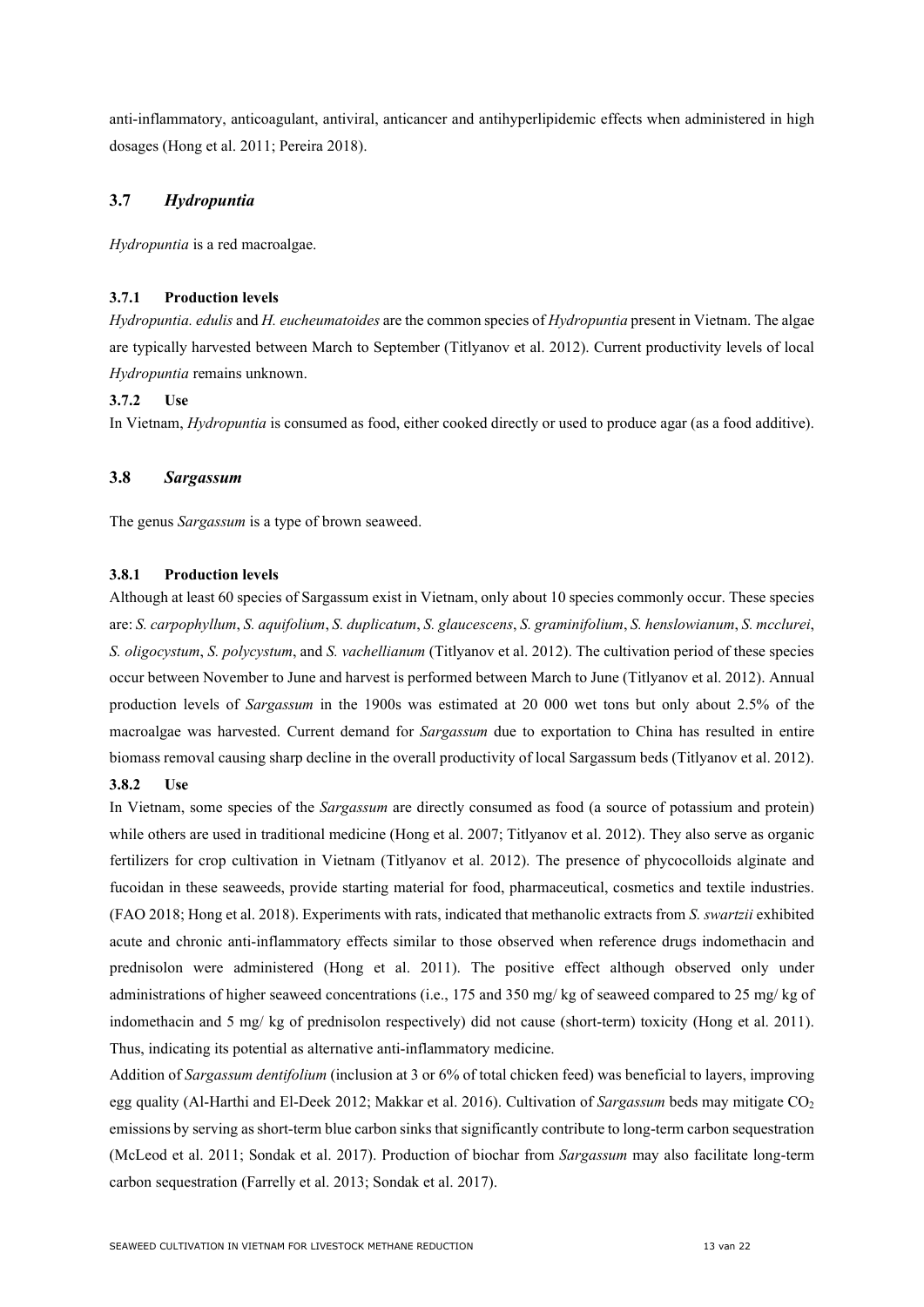# <span id="page-13-0"></span>**3.9** *Laurencia*

*Laurencia* is a red macroalgae present in Vietnam.

## <span id="page-13-1"></span>**3.9.1 Production levels**

Information on local production levels is unavailable.

## <span id="page-13-2"></span>**3.9.2 Use**

*Laurencia* has high amounts of certain nutrients and bioactive compounds (*L. obtusa* has a rich supply of K<sup>+</sup>) making it beneficial for consumption as food and use in making folk medicine (Hong et al. 2007; Titlyanov et al. 2012).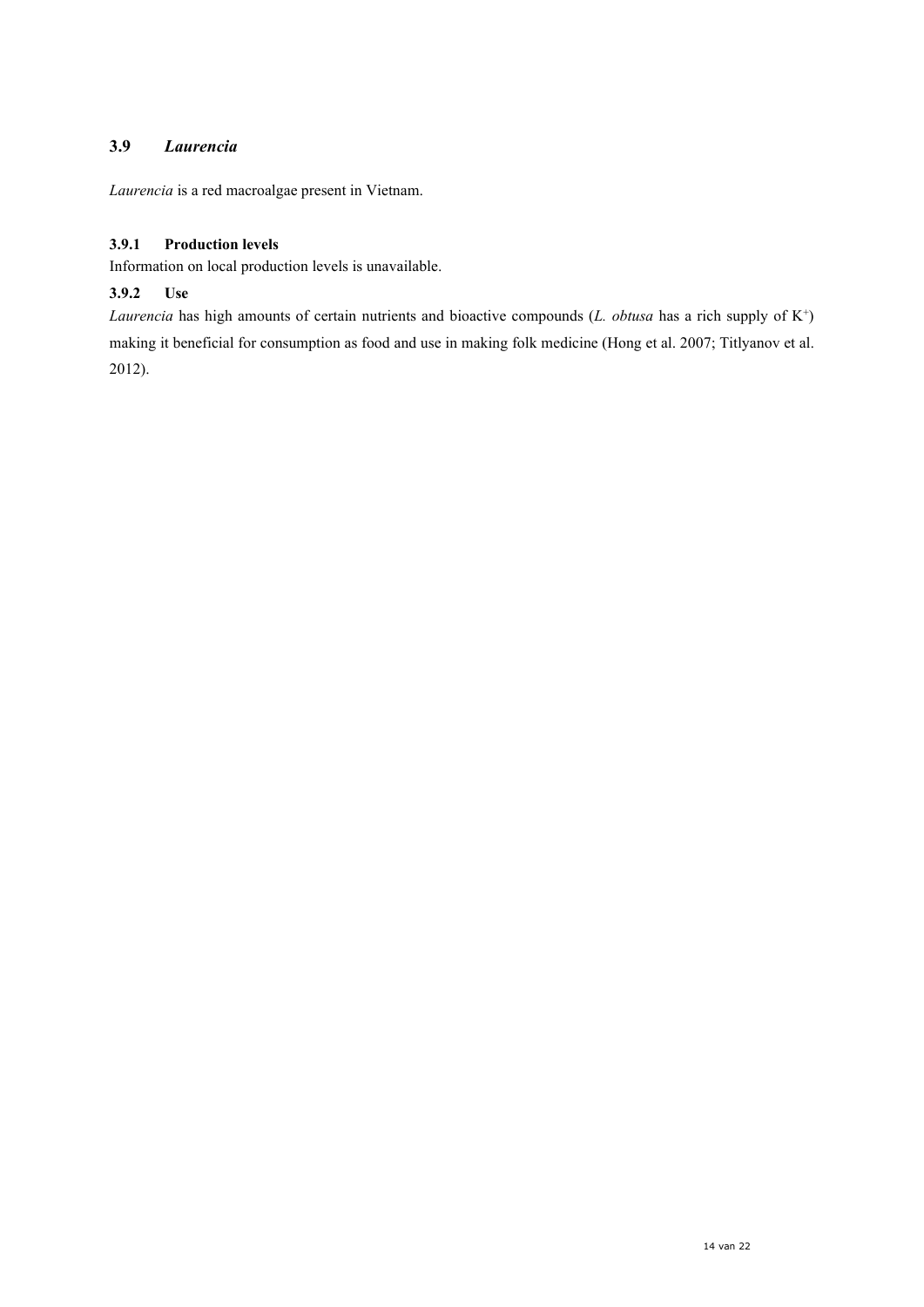## <span id="page-14-0"></span>**4 Ranking of Seaweed Species**

## <span id="page-14-1"></span>**4.1 Methodology**

A database was constructed based on information from current literature on selected Vietnamese seaweed species (Wong and Cheung 2001; Zubia et al. 2008; Matanjun et al. 2009; Ermakova et al. 2011; Msuya et al. 2012; Junaidi 2013; Cuong et al. 2016; Roy and P 2017; Nurjanah et al. 2018; Bui et al. 2019; Rasyid et al. 2019; Hung et al. 2019, 2021; Lumbessy et al. 2019; Suryaningrum and Samsudin 2020; Rodrigues et al. 2021; Widiawati and Hikmawan 2021). It should be noted that this is a tentative list based on current information available on chemical composition of the local seaweed species.

#### <span id="page-14-2"></span>**4.1.1 Species determination**

Of the 739 species of local macroalgae (consisting of 412, 180 and 147 species of red, green and brown seaweeds), 82 economically important seaweed species that are harvested year-round and used mainly for food or medicine were first selected (Van Nguyen et al. 2013; Van Nguyen 2015). *Asparagopsis taxiformis* was added to the seaweed list since it is an important specie previously identified for mitigation of methane emissions. The current literature pool for Vietnamese seaweeds is insufficient and there was no available information on several local species. Thus, a final list consisting of 24 seaweed species and 2 undifferentiated species (*Sargassum* and *Gracilaria*) was used for the ranking.

#### <span id="page-14-3"></span>**4.1.2 Criteria for ranking**

Although the ideal amounts of the seaweed-derived bioactive compounds needed to successfully reduce livestock enteric emissions remain unknown, we have knowledge of compounds that potentially play critical role in enteric methane reduction (Further elaborations in Section 2.1). All bioactive compounds used as criteria for ranking are present in (specific) seaweeds. Seaweed species were scored between 0 to 12 based on the presence of specific bioactive compounds.

The first category consists of bioactive compounds where *in vitro* and/ or *in vivo* experiments have been reported to reduce methane emissions (Vissers et al. 2018; Roque et al. 2019, 2021). These are bromoform/ halocarbons and phlorotannin. In the database: the absence, low or high quantities of bromoform in a seaweed specie was scored as 0, 3 or 12 respectively while the absence or presence of phlorotannins was scored as 0 or 6 respectively. The difference in ultimate values between bromoform and phlorotannins was due to the effectivity of bromoform over phlorotannins in reducing livestock methane emissions (Vissers et al. 2018; Roque et al. 2021). The second category of bioactive compounds are those that can still reduce methane emissions but experiments have not yet been performed with the inclusion of seaweeds in livestock feed. These compounds are monosaturated (MUFAs), polysaturated fatty acids (PUFAs), nitrate and sulphate. All seaweeds contain fatty acids, nitrate and sulphate, hence seaweeds were scored between 0 to 4, and 0 to 2 based on their concentrations of fatty acids, and nitrate/ sulphate respectively. The third (last) category consists of bioactive compounds that theoretically have a positive effect on reducing enteric methane emissions. These compounds are saponins, alkaloids and sulphated carbohydrates (carrageenan, agar, fucoidan and ulvan). Scores for saponin and alkaloids were based on absence or presence as 0 or 1 respectively. All seaweeds contain some type of sulphated carbohydrates therefore, the seaweeds were scored between 0 to 2 based on their concentrations of the carbohydrates.

Since data on local seaweed cultivation costs and productivity is scarce and unreliable, it was not used as a criterion for selection of potential candidates.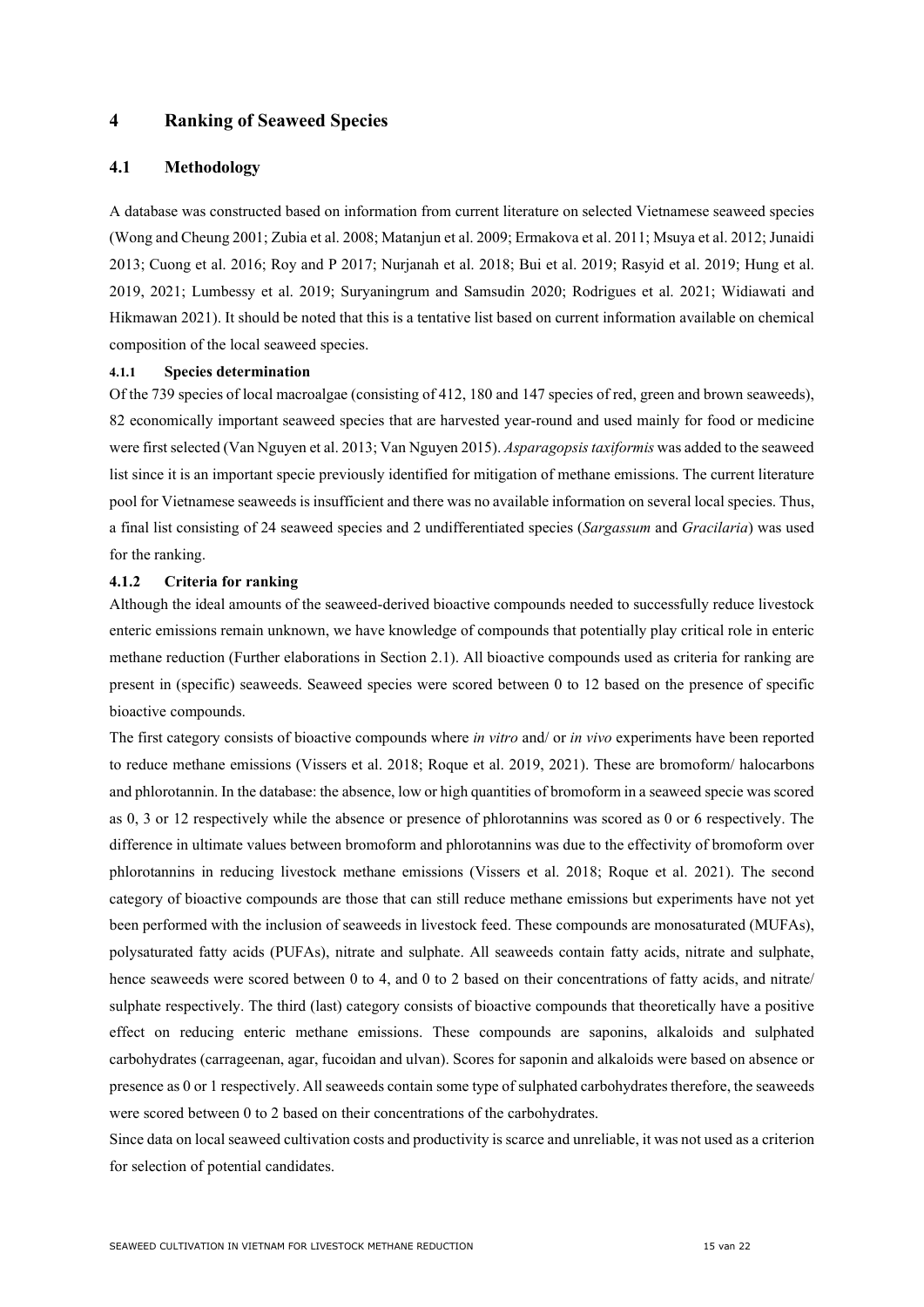|                | Type                    | Seaweed specie             | <b>Bromoform</b>             | Phlorotannins            | <b>MUFAs/</b><br><b>PUFAs</b> | <b>Sulphate</b><br>Nitrate/ | Saponins/<br>alkaloids   | carbohydrates<br>Sulphated | Total score    | Rank           |
|----------------|-------------------------|----------------------------|------------------------------|--------------------------|-------------------------------|-----------------------------|--------------------------|----------------------------|----------------|----------------|
| $\mathbf{1}$   | $\overline{\text{R}}$   | Asparagopsis taxiformis    | $+++$                        |                          | $\qquad \qquad +$             |                             |                          | $+$                        | 20             | $\mathbf{1}$   |
|                | $\overline{B}$          | *Sargassum spp             | $\blacksquare$               | $+++$                    | $++$                          | $^{+}$                      | $\overline{a}$           | $++++$                     | 19             | $\overline{2}$ |
| $\overline{2}$ | $\overline{B}$          | Sargassum polycystum       |                              | $^{+++}$                 | $++$                          | $^{+}$                      | $\overline{a}$           | $^{+++}$                   | 19             | $\overline{2}$ |
| $\overline{3}$ | G                       | Ulva lactuca               | $+$                          | $\overline{a}$           | $++$                          | $+$                         | $+$                      | $++$                       | 18             | $\overline{4}$ |
| $\overline{4}$ | G                       | Ulva intestinalis          | $+$                          | $\overline{a}$           | $++$                          | $\ddot{}$                   | $+$                      | $^{++}\,$                  | 18             | $\overline{4}$ |
| 5              | $\overline{\mathbf{R}}$ | Eucheuma denticulatum      | $\blacksquare$               | $\overline{a}$           | $++$                          | $\blacksquare$              | $\blacksquare$           | $^{++}\,$                  | 13             | 6              |
|                | $\overline{\mathbf{R}}$ | *Gracilaria spp            | $\blacksquare$               | $\overline{a}$           | $+$                           | $^{+}$                      | $+$                      | $\!++\!+$                  | 12             | $\tau$         |
| 6              | $\overline{\text{R}}$   | Kappaphycus alvarezzi      | $\blacksquare$               | $\overline{a}$           | $^{+}$                        | $\boldsymbol{+}$            | $+$                      | $++++$                     | 12             | $\overline{7}$ |
| $\overline{7}$ | $\overline{B}$          | Sargassum mcclurei         | $\overline{a}$               | $++$                     | $+$                           | $\overline{a}$              | $\overline{a}$           | $+$                        | 12             | $\overline{7}$ |
| 8              | G                       | Caulerpa lentillifera      | $\overline{\phantom{a}}$     | $\overline{a}$           | $++$                          | $\blacksquare$              | $^{+}$                   | $++$                       | 12             | $\overline{7}$ |
| 9              | $\mathbf R$             | Gracilaria salicornia      | $\blacksquare$               | $\overline{a}$           | $^{+}$                        | $\blacksquare$              | $\frac{1}{2}$            | $^{++}\,$                  | 11             | 11             |
| 10             | G                       | Ulva reticulata            | $\blacksquare$               | $\overline{a}$           | $+$                           | $\overline{\phantom{0}}$    | $+$                      | $+$                        | 11             | 11             |
| 11             | $\overline{\mathbf{R}}$ | Kappaphycus striatus       | $\blacksquare$               | $\overline{a}$           | $\boldsymbol{+}$              | $\overline{\phantom{a}}$    | $\blacksquare$           | $^{++}\,$                  | 11             | 11             |
| 12             | $\overline{\mathsf{R}}$ | Hydropuntia eucheumatoides | $\overline{\phantom{a}}$     | $\overline{a}$           | $+$                           | $\blacksquare$              | $\overline{a}$           | $++$                       | 11             | 11             |
| 13             | $\overline{\mathsf{R}}$ | Laurencia obtusa           | $\overline{a}$               | $\overline{a}$           | $^{+}$                        | $+$                         | $\overline{a}$           | $+$                        | 10             | 15             |
| 14             | G                       | Caulerpa racemosa          | $\qquad \qquad \blacksquare$ | $\overline{a}$           | $+$                           | $\frac{1}{2}$               | $^{+}$                   | $+$                        | 10             | 15             |
| 15             | $\overline{\mathbf{R}}$ | Gracilaria tenuistipitata  | $\qquad \qquad \blacksquare$ | $\overline{\phantom{0}}$ | $+$                           | $\overline{\phantom{0}}$    | $\overline{a}$           | $++$                       | 8              | 17             |
| 16             | $\overline{B}$          | Sargassum henslowianum     | $\overline{\phantom{a}}$     | $^{+}$                   | $+$                           | $\overline{\phantom{a}}$    | $\overline{a}$           | $^{+}$                     | $\overline{7}$ | 18             |
| 17             | $\overline{\mathbf{R}}$ | Gracilaria arcuata         | $\blacksquare$               | $\overline{a}$           | $\overline{\phantom{a}}$      | $\overline{a}$              | $\overline{a}$           | $++$                       | $\overline{7}$ | 18             |
| 18             | $\overline{B}$          | Sargassum oligocystum      | $\overline{\phantom{0}}$     | $^{+}$                   | $\blacksquare$                | $\overline{a}$              | ÷,                       | $++$                       | 6              | 20             |
| 19             | $\overline{\mathbf{R}}$ | Eucheuma arnoldii          |                              |                          |                               | $^{+}$                      |                          | $++$                       | 6              | 20             |
| 20             | $\overline{\text{R}}$   | Laurencia similis          | $\overline{a}$               | $\overline{\phantom{0}}$ | $+$                           | $\overline{a}$              | $\overline{a}$           | $\boldsymbol{+}$           | 5              | 22             |
| 21             | $\mathbf R$             | Kappaphycus cottonii       | $\overline{\phantom{a}}$     | $\qquad \qquad -$        | $\overline{\phantom{a}}$      | $\qquad \qquad +$           | $\overline{a}$           | $^{+}$                     | $\overline{4}$ | 23             |
| 22             | $\overline{\mathbf{R}}$ | Hydropuntia edulis         | $\blacksquare$               | $\blacksquare$           | $\blacksquare$                | $\overline{\phantom{0}}$    | $\overline{a}$           | $^{+++}$                   | $\mathfrak{Z}$ | 24             |
| 23             | G                       | Ulva papenfussii           |                              | $\blacksquare$           | $\overline{\phantom{a}}$      | $\overline{\phantom{a}}$    | $\overline{\phantom{0}}$ | $^{++}\,$                  | $\overline{2}$ | 25             |
| 24             | $\mathbf R$             | Kappaphycus inermis        |                              |                          |                               | -                           |                          | $^{++}\,$                  | $\overline{2}$ | 25             |

# <span id="page-15-0"></span>**4.2 Results: Overview of Potential Candidates**

**Table 1: Ranking of local seaweed species.** The seaweed type, specie, levels of bioactive compounds (bromoform, phlorotannins, MUFAs, PUFAs, nitrate, sulphate, saponins, alkaloids and sulphated carbohydrates i.e., carrageenan, agar, fucoidan and ulvan), total score and rank are indicated in their respective columns. **Key**: R, B and G indicate red, brown and green seaweeds respectively; \* denote species within the same genera that were undifferentiated in literature; while -, +, ++ and +++ represents absent/ negligible-, present/ low-, moderate- or high concentrations of specific bioactive compounds respectively, relative to the typical quantities measured in seaweeds.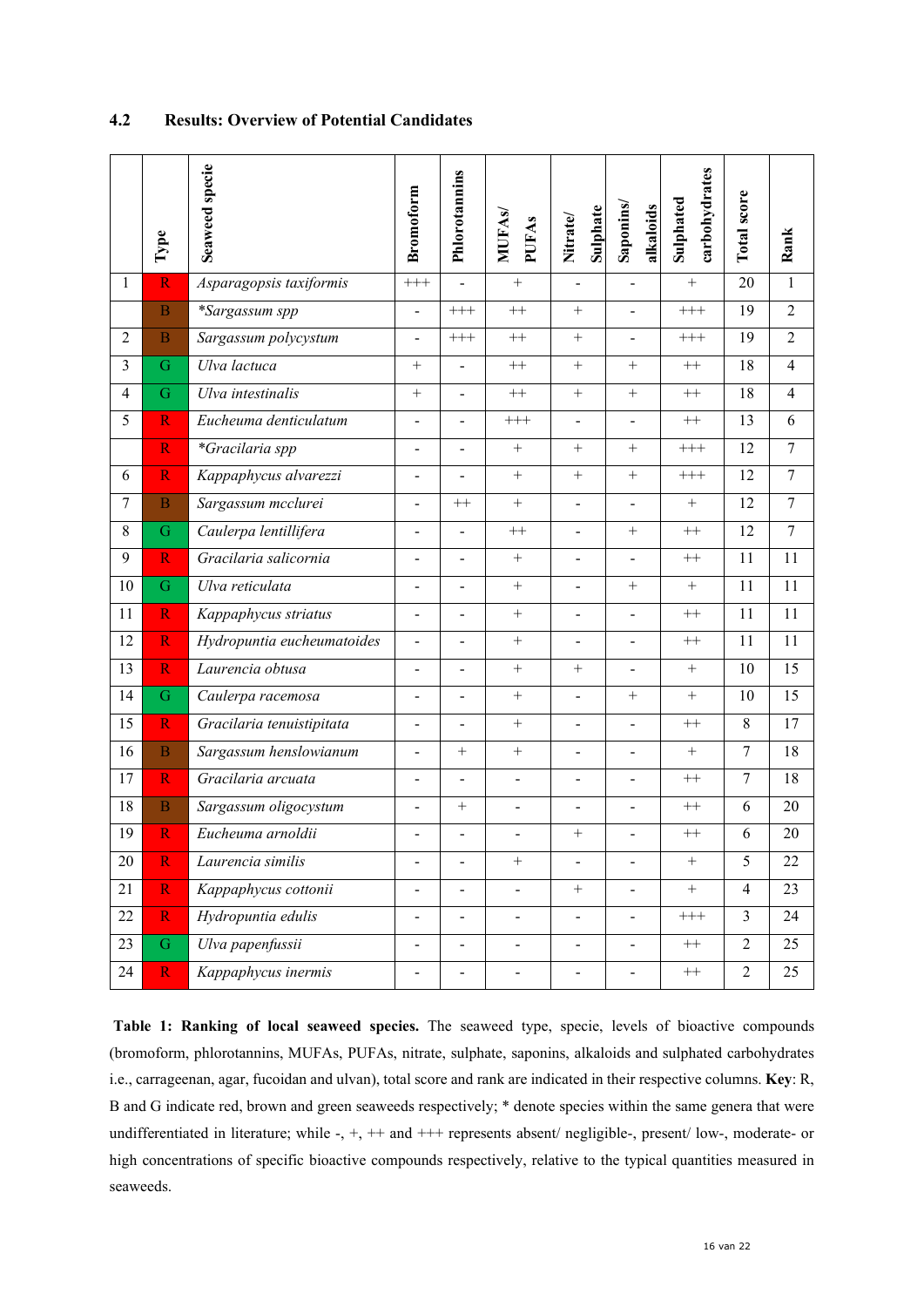Unsurprisingly, *A. taxiformis* was determined as the seaweed specie with the best potential to reduce enteric emissions from our table, supporting what is already known from literature (Roque et al. 2019, 2021). *Sargassum* appears 3 times in the top 10 with the undifferentiated specie and *S. polycystum* ranked in second place while *S. mcclurei* came in 7<sup>th</sup> place. Although (all) these specific species still need further investigation, previous research already shows that inclusion of another *Sargassum* specie *S. flavicans* (originating from Australia), reduced methane emissions *in vivo* by 34% (Machado et al. 2014; Abbott et al. 2020). Both *Ulva* seaweeds: *U. lactuca* and *U. intestinalis* are ranked in the 4<sup>th</sup> position. Certain *Ulva spp* from Australia reduced methane emissions by 45 to 50% in cattle (Machado et al. 2014; Abbott et al. 2020). *E. dentriculatum* appears in the 6<sup>th</sup> position while *K*. *alvarezzi*, *C. lentillifera* and an undifferentiated *Gracilaria spp* all come in the 7th place. An undifferentiated *Gracilaria spp* originating from Indonesia and included in sheep feed (at 2% of dry matter) reduced methane emissions *in vitro* by 49% (Prayitno et al. 2019; Abbott et al. 2020). Overall, the reported literature supports potential of the selected seaweeds in reducing livestock methane emissions and therefore the usefulness for further experimental validation of the high-ranking seaweed species.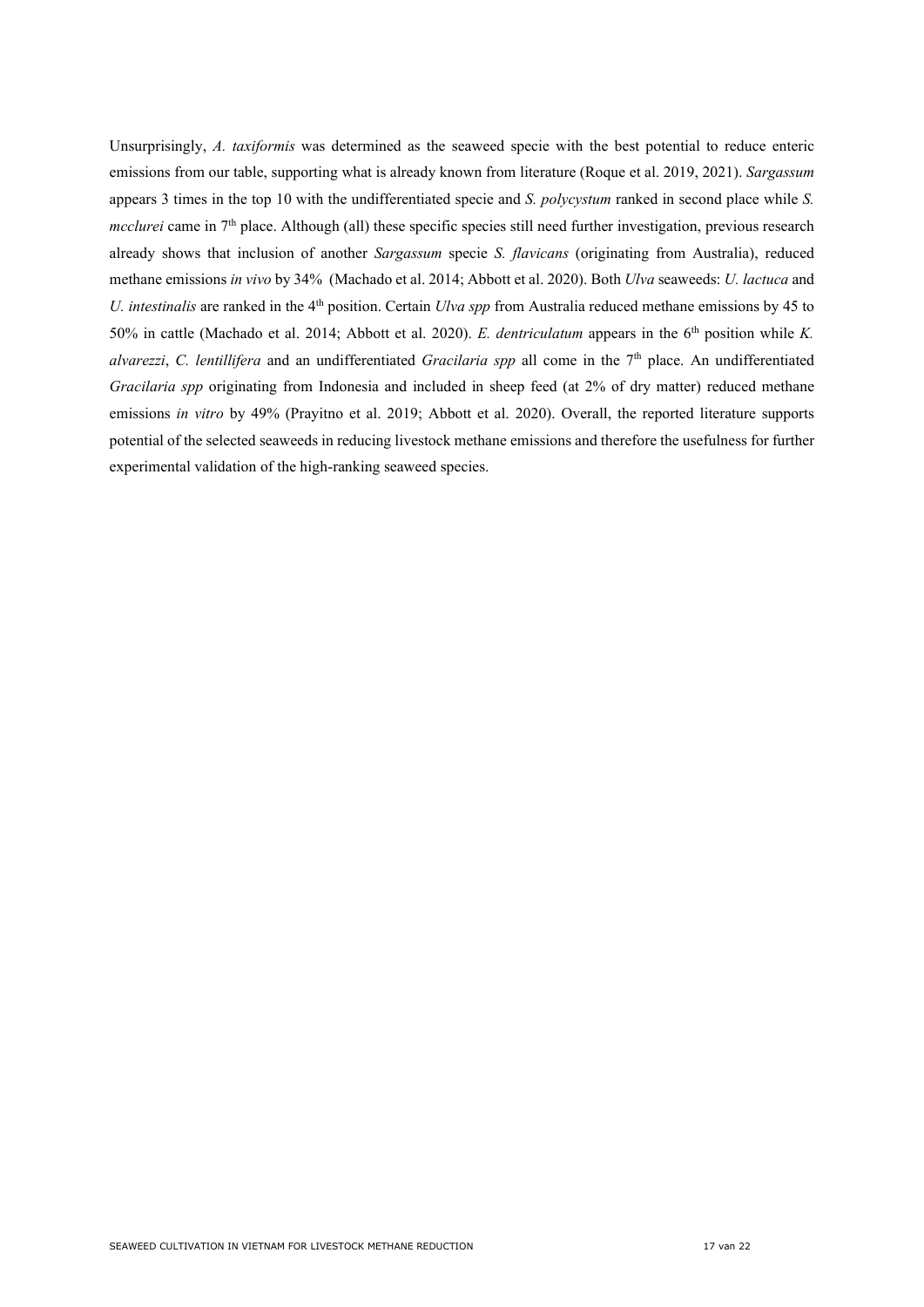# <span id="page-17-0"></span>**5 References**

- Abbott DW, Aasen IM, Beauchemin KA, et al (2020) Seaweed and seaweed bioactives for mitigation of enteric methane: Challenges and opportunities. Animals 10:2432. doi: 10.3390/ani10122432
- Al-Harthi MA, El-Deek AA (2012) Effect of different dietary concentrations of brown marine algae (Sargassum dentifebium) prepared by different methods on plasma and yolk lipid profiles, yolk total carotene and lutein plus zeaxanthin of laying hens. Ital J Anim Sci 11:347–353. doi: 10.4081/ijas.2012.e64
- Aryee AN, Agyei D, Akanbi TO (2018) Recovery and utilization of seaweed pigments in food processing. Curr Opin Food Sci 19:113–119. doi: 10.1016/j.cofs.2018.03.013
- Bikker P, Stokvis L, van Krimpen MM, et al (2020) Evaluation of seaweeds from marine waters in Northwestern Europe for application in animal nutrition. Anim Feed Sci Technol 263:114460. doi: 10.1016/j.anifeedsci.2020.114460
- Boadi D, Benchaar C, Chiquette J, Massé D (2004) Mitigation strategies to reduce enteric methane emissions from dairy cows: Update review. Can J Anim Sci 84:319–335. doi: 10.4141/A03-109
- Bui VTNT, Nguyen BT, Renou F, Nicolai T (2019) Structure and rheological properties of carrageenans extracted from different red algae species cultivated in Cam Ranh Bay, Vietnam. J Appl Phycol 31:1947– 1953. doi: 10.1007/s10811-018-1665-1
- Buschmann AH, Camus C, Infante J, et al (2017) Seaweed production: overview of the global state of exploitation, farming and emerging research activity. Eur J Phycol 52:391–406. doi: 10.1080/09670262.2017.1365175
- Carpenter LJ, Liss PS (2000) On temperate sources of bromoform and other reactive organic bromine gases. J Geophys Res Atmos 105:20539–20547. doi: 10.1029/2000JD900242
- Charoensiddhi S, Abraham RE, Su P, Zhang W (2020) Seaweed and seaweed-derived metabolites as prebiotics. In: Toldra F (ed) Advances in Food and Nutrition Research, 1st edn. Elsevier Inc., pp 97–156
- Cofrades S, López-Lopez I, Bravo L, et al (2010) Nutritional and antioxidant properties of different brown and red Spanish edible seaweeds. Food Sci Technol Int 16:361–370. doi: 10.1177/1082013210367049
- Cuong DX, Boi VN, Van TTT, Hau LN (2016) Effect of storage time on phlorotannin content and antioxidant activity of six Sargassum species from Nhatrang Bay, Vietnam. J Appl Phycol 28:567–572. doi: 10.1007/s10811-015-0600-y
- de Gaillande C, Payri C, Remoissenet G, Zubia M (2017) Caulerpa consumption, nutritional value and farming in the Indo-Pacific region. J Appl Phycol 29:2249–2266. doi: 10.1007/s10811-016-0912-6
- Dijkstra J, Oenema O, Bannink A (2011) Dietary strategies to reducing N excretion from cattle: implications for methane emissions. Curr Opin Environ Sustain 3:414–422. doi: 10.1016/J.COSUST.2011.07.008
- Ermakova S, Sokolova R, Kim SM, et al (2011) Fucoidans from brown seaweeds sargassum hornery, eclonia cava, costaria costata: Structural characteristics and anticancer activity. Appl Biochem Biotechnol 164:841–850. doi: 10.1007/s12010-011-9178-2
- FAO (2018) The global status of seaweed production, trade and utilization. Rome

Farrelly DJ, Everard CD, Fagan CC, McDonnell KP (2013) Carbon sequestration and the role of biological carbon mitigation: A review. Renew Sustain Energy Rev 21:712–727. doi: 10.1016/j.rser.2012.12.038

Gerber PJ, Steinfeld H, Henderson B, et al (2013) Tackling climate change through livestock - A global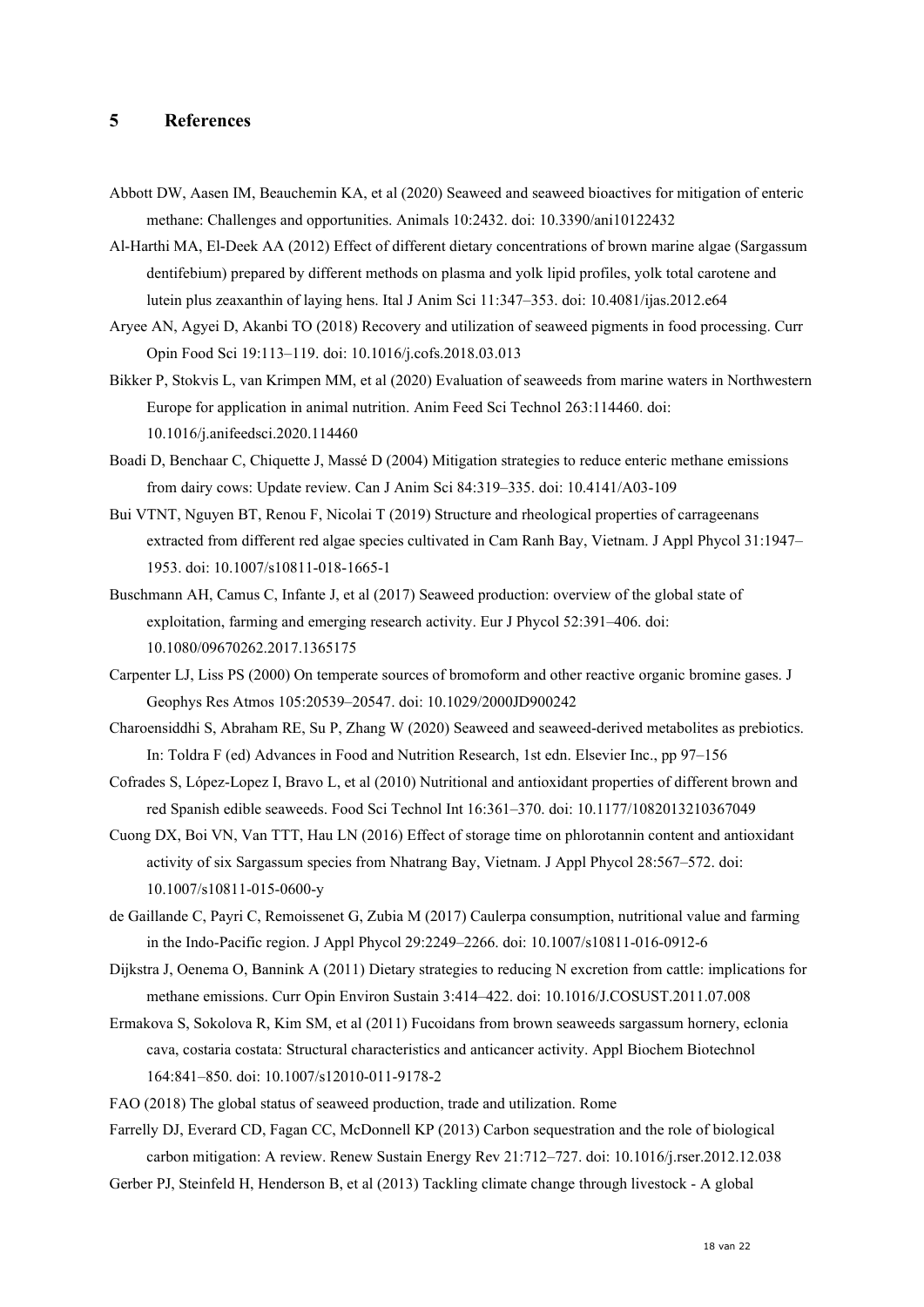assessment of emissions and mitigation opportunities. Rome

- Hayashi L, Reis RP, dos Santos AA, et al (2017) The Cultivation of Kappaphycus and Eucheuma in Tropical and Sub-Tropical Waters BT - Tropical Seaweed Farming Trends, Problems and Opportunities: Focus on Kappaphycus and Eucheuma of Commerce. In: Hurtado AQ, Critchley AT, Neish IC (eds) Tropical Seaweed Farming Trends, Problems and Opportunities: Focus on Kappaphycus and Eucheuma of Commerce. Springer International Publishing, Cham, pp 55–90
- Heffernan N, Smyth TJ, Soler-Villa A, et al (2014) Phenolic content and antioxidant activity of fractions obtained from selected Irish macroalgae species (Laminaria digitata, Fucus serratus, Gracilaria gracilis and Codium fragile). J Appl Phycol 27:519–530. doi: 10.1007/s10811-014-0291-9
- Hong DD, Hien HM, Anh HTL (2011) Studies on the analgesic and anti-inflammatory activities of Sargassum swartzii (Turner) C. Agardh (Phaeophyta) and Ulva reticulata Forsskal (Chlorophyta) in experiment animal models. African J Biotechnol 10:2308–2314. doi: 10.4314/ajb.v10i12.
- Hong DD, Hien HM, Son PN (2007) Seaweeds from Vietnam used for functional food, medicine and biofertilizer. J Appl Phycol 19:817–826. doi: 10.1007/s10811-007-9228-x
- Hong DD, Vy PB, Thu NTH, et al (2018) Evaluation of Bioactivities and Formulation of Face Mask from Sargassum sp. Extract. Acad J Biol 40:106–112
- Hristov ANN, Oh J, Firkins JL, et al (2013) Mitigation of methane and nitrous oxide emissions from animal operations: I. A review of enteric methane mitigation options. J Anim Sci 19:5045–5069. doi: 10.2527/jas2013-6583
- Hung LD, Hoa LT, Hau LN, Trung DT (2019) The lectin accumulation, growth rate, carrageenan yield, and quality from the red alga Kappaphycus striatus cultivated at Camranh Bay, Vietnam. J Appl Phycol 31:1991–1998. doi: 10.1007/s10811-018-1692-y
- Hung LD, Nguyen HTT, Trang VTD (2021) Kappa carrageenan from the red alga Kappaphycus striatus cultivated at Vanphong Bay, Vietnam: physicochemical properties and structure. J Appl Phycol 33:1819– 1824. doi: 10.1007/s10811-021-02415-1
- Jiménez-Escrig A, Jiménez-Jiménez I, Pulido R, Saura-Calixto F (2001) Antioxidant activity of fresh and processed edible seaweeds. J Sci Food Agric 81:530–534
- Junaidi L (2013) Simple Extraction and Molecular Weight Characterization of Fucoidan From Indonesian Sargassum SP. Biopropal Ind 4:49–57. doi: 10.36974/jbi.v4i2.808
- Kinley RD, de Nys R, Vucko MJ, et al (2016) The red macroalgae Asparagopsis taxiformis is a potent natural antimethanogenic that reduces methane production during in vitro fermentation with rumen fluid. Anim Prod Sci 56:282–289
- Kinley RD, Martinez-Fernandez G, Matthews MK, et al (2020) Mitigating the carbon footprint and improving productivity of ruminant livestock agriculture using a red seaweed. J Clean Prod 259:120836. doi: 10.1016/j.jclepro.2020.120836
- Le HD, Sato T, Shibata H, Hori K (2009) Biochemical comparison of lectins among three different color strains of the red alga Kappaphycus alvarezii. Fish Sci 75:723–730. doi: 10.1007/s12562-009-0088-y
- Li X, Norman HC, Kinley RD, et al (2018) Asparagopsis taxiformis decreases enteric methane production from sheep. Anim Prod Sci 58:681–688. doi: 10.1071/AN15883
- Lumbessy SY, Andayani S, Nursyam H, Firdaus M (2019) Biochemical study of amino acid profile of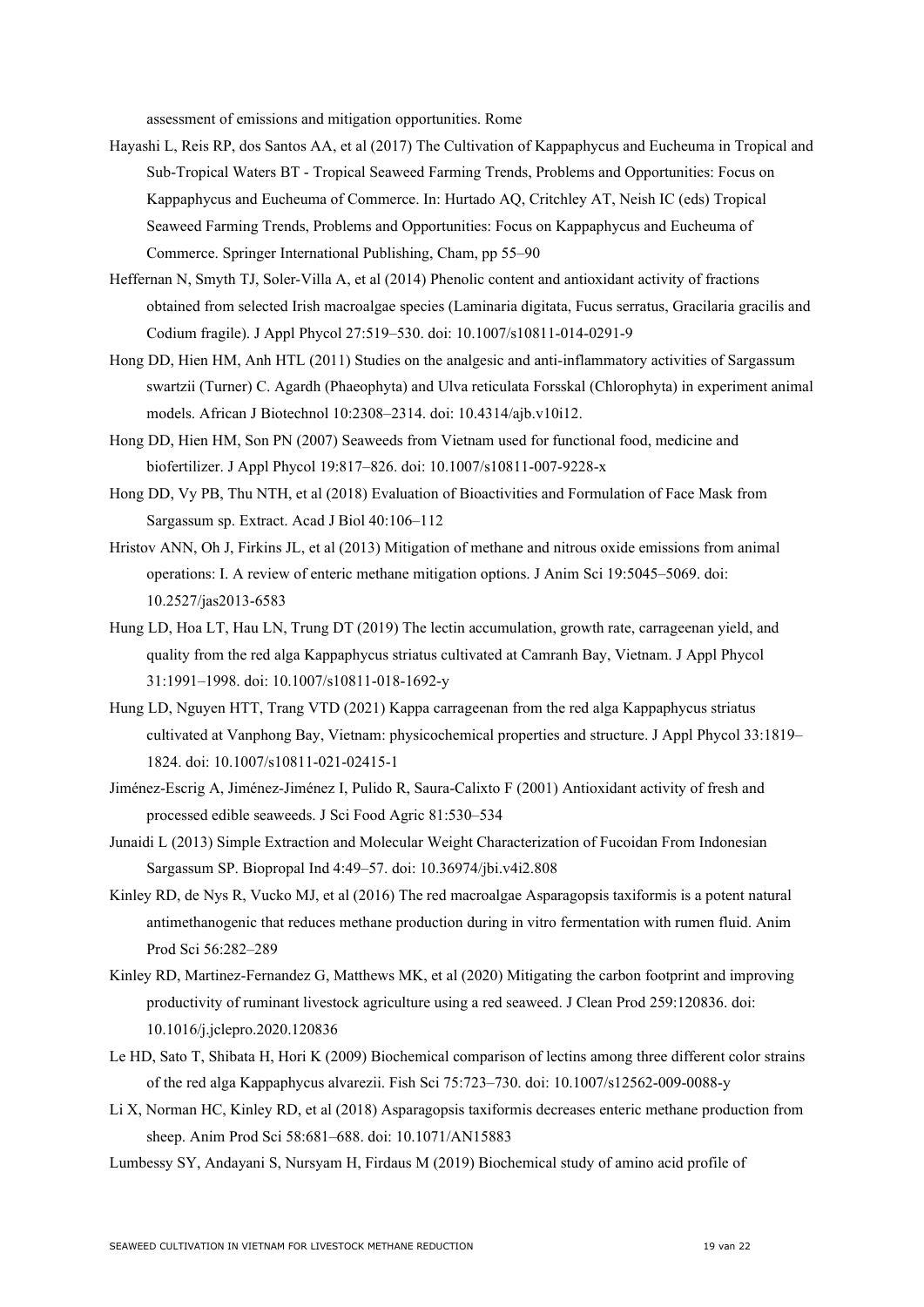kappaphycus alvarezii and gracilaria salicornia seaweeds from gerupuk waters, west nusa tenggara (NTB). EurAsian J Biosci 13:303–307

- Machado L, Magnusson M, Paul NA, et al (2016) Identification of bioactives from the red seaweed Asparagopsis taxiformis that promote antimethanogenic activity in vitro. J Appl Phycol 28:3117–3126. doi: 10.1007/s10811-016-0830-7
- Machado L, Magnusson M, Paul NA, et al (2014) Effects of marine and freshwater macroalgae on in vitro total gas and methane production. PLoS One 9:. doi: https://doi.org/10.1371/journal.pone.0085289
- Makkar HPS, Tran G, Heuzé V, et al (2016) Seaweeds for livestock diets: A review. Anim Feed Sci Technol 212:1–17. doi: 10.1016/j.anifeedsci.2015.09.018
- Matanjun P, Mohamed S, Mustapha NM, Muhammad K (2009) Nutrient content of tropical edible seaweeds, Eucheuma cottonii, Caulerpa lentillifera and Sargassum polycystum. J Appl Phycol 21:75–80. doi: 10.1007/s10811-008-9326-4
- McAllister TA, Okine EK, Mathison GW, Cheng KJ (1996) Dietary, environmental and microbiological aspects of methane production in ruminants. Can J Anim Sci 76:231–243. doi: 10.4141/cjas96-035
- McLeod E, Chmura GL, Bouillon S, et al (2011) A blueprint for blue carbon: Toward an improved understanding of the role of vegetated coastal habitats in sequestering CO2. Front Ecol Environ 9:552–560. doi: 10.1890/110004
- Morais T, Inácio A, Coutinho T, et al (2020) Seaweed potential in the animal feed: A review. J Mar Sci Eng 8:559. doi: 10.3390/JMSE8080559
- Moreira R, Sineiro J, Chenlo F, et al (2017) Aqueous extracts of Ascophyllum nodosum obtained by ultrasoundassisted extraction: effects of drying temperature of seaweed on the properties of extracts. J Appl Phycol 29:3191–3200. doi: 10.1007/s10811-017-1159-6
- Msuya FE, Kyewalyanga MS, Bleicher-Lhonneur G, et al (2012) Seasonal Variation in Growth Rates and Carrageenan Properties of Kappaphycus Alvarezii and Eucheuma Denticulatum Cultivated With and Without Additional Nutrients, in Uroa, Zanzibar, Tanzania. Tanzania J Nat Appl Sci 3:524–535
- Muizelaar W, Groot M, van Duinkerken G, et al (2021) Safety and transfer study: Transfer of bromoform present in asparagopsis taxiformis to milk and urine of lactating dairy cows. Foods 10:584. doi: 10.3390/foods10030584
- Nurjanah N, Jacoeb AM, Hidayat T, Chrystiawan R (2018) The Change in Fiber Components of Caulerpa SP. Seaweeds (From Tual of Maluku) Due to Boiling Process. J Ilmu dan Teknol Kelaut Trop 10:35–48. doi: 10.29244/jitkt.v10i1.21545
- Øverland M, Mydland LT, Skrede A (2019) Marine macroalgae as sources of protein and bioactive compounds in feed for monogastric animals. J Sci Food Agric 99:13–24. doi: 10.1002/jsfa.9143
- Patra A, Park T, Kim M, Yu Z (2017) Rumen methanogens and mitigation of methane emission by antimethanogenic compounds and substances. J Anim Sci Biotechnol 8:1–18. doi: 10.1186/s40104-017-0145- 9
- Pereira L (2018) Biological and therapeutic properties of the seaweed polysaccharides. Int Biol Rev 2:1–50. doi: 10.18103/ibr.v2i2.1762
- Phang SM, Yeong HY, Ganzon-Fortes ET, et al (2016) Marine algae of the South China Sea bordered by Indonesia, Malaysia, Philippines, Singapore, Thailand and Vietnam. Raffles Bull Zool 34:13–59. doi: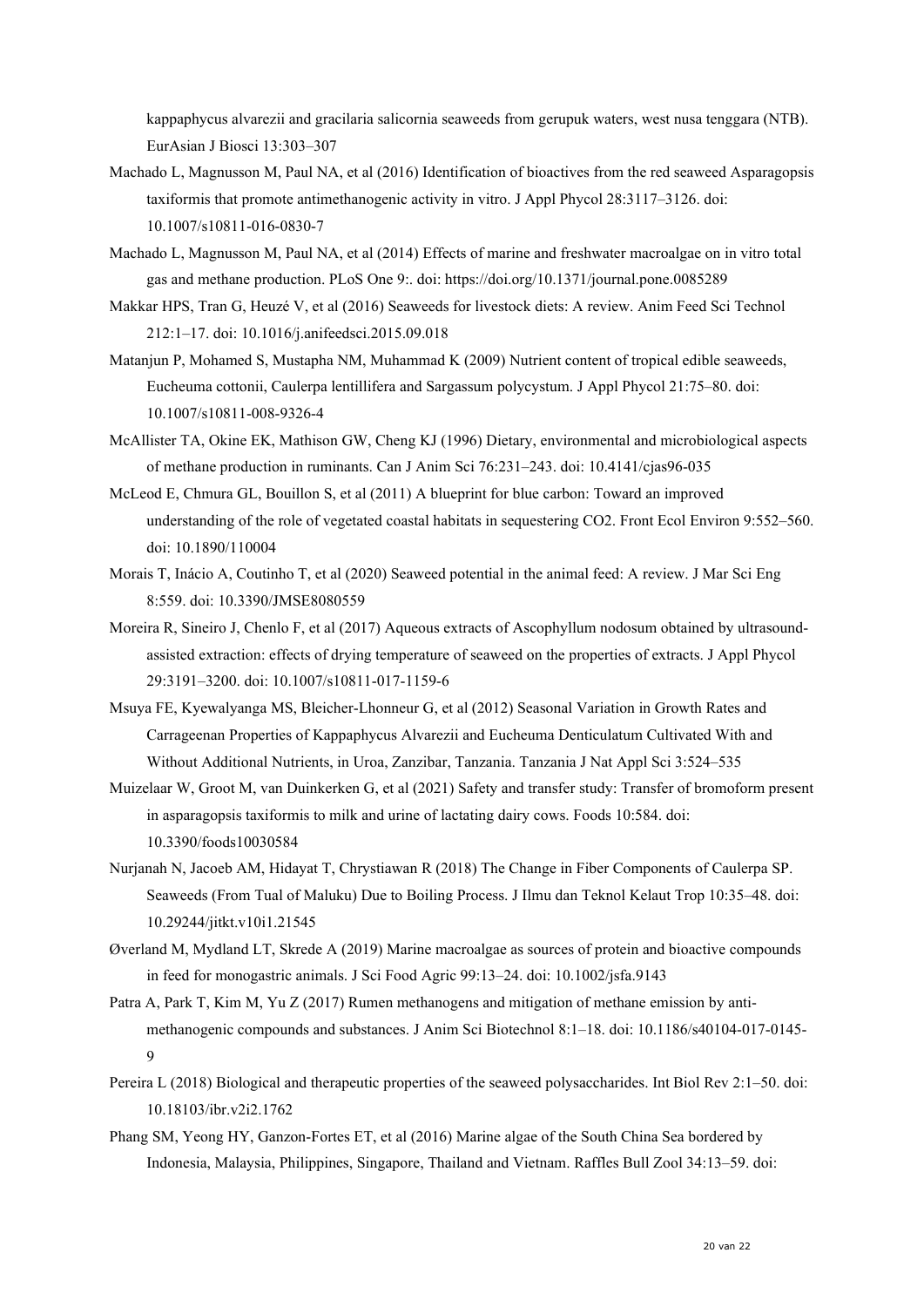10.1007/A43C-165932685F02

- Prayitno CH, Utami FK, Nugroho A, Widyastuti T (2019) The effect of seaweed (Gracilaria sp.) supplementation in sheep feed on methanogenesis inhibition in vitro. IOP Conf Ser Earth Environ Sci 247:012069. doi: 10.1088/1755-1315/247/1/012069
- Rasyid A, Ardiansyah A, Pangestuti R (2019) Nutrient Composition of Dried Seaweed Gracilaria gracilis. Indones J Mar Sci 24:1–6. doi: 10.14710/ik.ijms.24.1.1-6
- Rathore SS, Chaudhary DR, Boricha GN, et al (2009) Effect of seaweed extract on the growth, yield and nutrient uptake of soybean (Glycine max) under rainfed conditions. South African J Bot 75:351–355. doi: 10.1016/j.sajb.2008.10.009
- Rodrigues FM, Marin AK V., Rebelo VA, et al (2021) NUTRITIONAL COMPOSITION OF FOOD ITEMS CONSUMED BY ANTILLEAN MANATEES (Trichechus manatus manatus) ALONG THE COAST OF PARAÍBA, NORTHEASTERN BRAZIL. Aquat Bot 168:103324. doi: 10.1016/j.aquabot.2020.103324
- Roque BM, Brooke CG, Ladau J, et al (2019) Effect of the macroalgae Asparagopsis taxiformis on methane production and the rumen microbiome assemblage. Anim Microbiome 1:3. doi: https://doi.org/10.1186/s42523-019-0004-4
- Roque BM, Venegas M, Kinley RD, et al (2021) Red seaweed (Asparagopsis taxiformis) supplementation reduces enteric methane by over 80 percent in beef steers. PLoS One 16:e0247820. doi: 10.1371/journal.pone.0247820
- Roy S, P A (2017) Biochemical Compositions of Seaweeds Collected from Olaikuda and Vadakkadu, Rameshwaram, Southeast Coast of India. J Mar Sci Res Dev 7:1000240. doi: 10.4172/2155-9910.1000240
- Sánchez-Machado DI, López-Cervantes J, López-Hernández J, Paseiro-Losada P (2004) Fatty acids, total lipid, protein and ash contents of processed edible seaweeds. Food Chem 85:439–444. doi: 10.1016/j.foodchem.2003.08.001
- Singh S, Singh MK, Pal SK, et al (2015) Use of Seaweed Sap for Sustainable Productivity of Maize. The Bioscan 10:1349–1355
- Sondak CFA, Ang PO, Beardall J, et al (2017) Carbon dioxide mitigation potential of seaweed aquaculture beds (SABs). J Appl Phycol 29:2363–2373. doi: 10.1007/s10811-016-1022-1
- Stefenoni HA, Räisänen SE, Cueva SF, et al (2021) Effects of the macroalga Asparagopsis taxiformis and oregano leaves on methane emission, rumen fermentation, and lactational performance of dairy cows. J Dairy Sci 104:4157–4173. doi: 10.3168/jds.2020-19686
- Suryaningrum LH, Samsudin R (2020) Nutritional value and mineral content of seaweed from Binuangeun Beach, Indonesia and potential use as fish feed ingredient. IOP Conf Ser Earth Environ Sci 429:012064. doi: 10.1088/1755-1315/429/1/012064
- Titlyanov EA, Titlyanova T V., Pham VH (2012) Stocks and the use of economic marine macrophytes of Vietnam. Russ J Mar Biol 38:285–298. doi: 10.1134/S1063074012040098
- Tran N, Cao Q Le, Shikuku KM, et al (2020) Profitability and perceived resilience benefits of integrated shrimptilapia-seaweed aquaculture in North Central Coast, Vietnam. Mar Policy 120:104153. doi: 10.1016/j.marpol.2020.104153
- Trung VT, Hau LN, Hang NT (2019) Potentiality of Vietnam Green Seaweed for Bioethanol Production. J Sci Technol 134:52–058